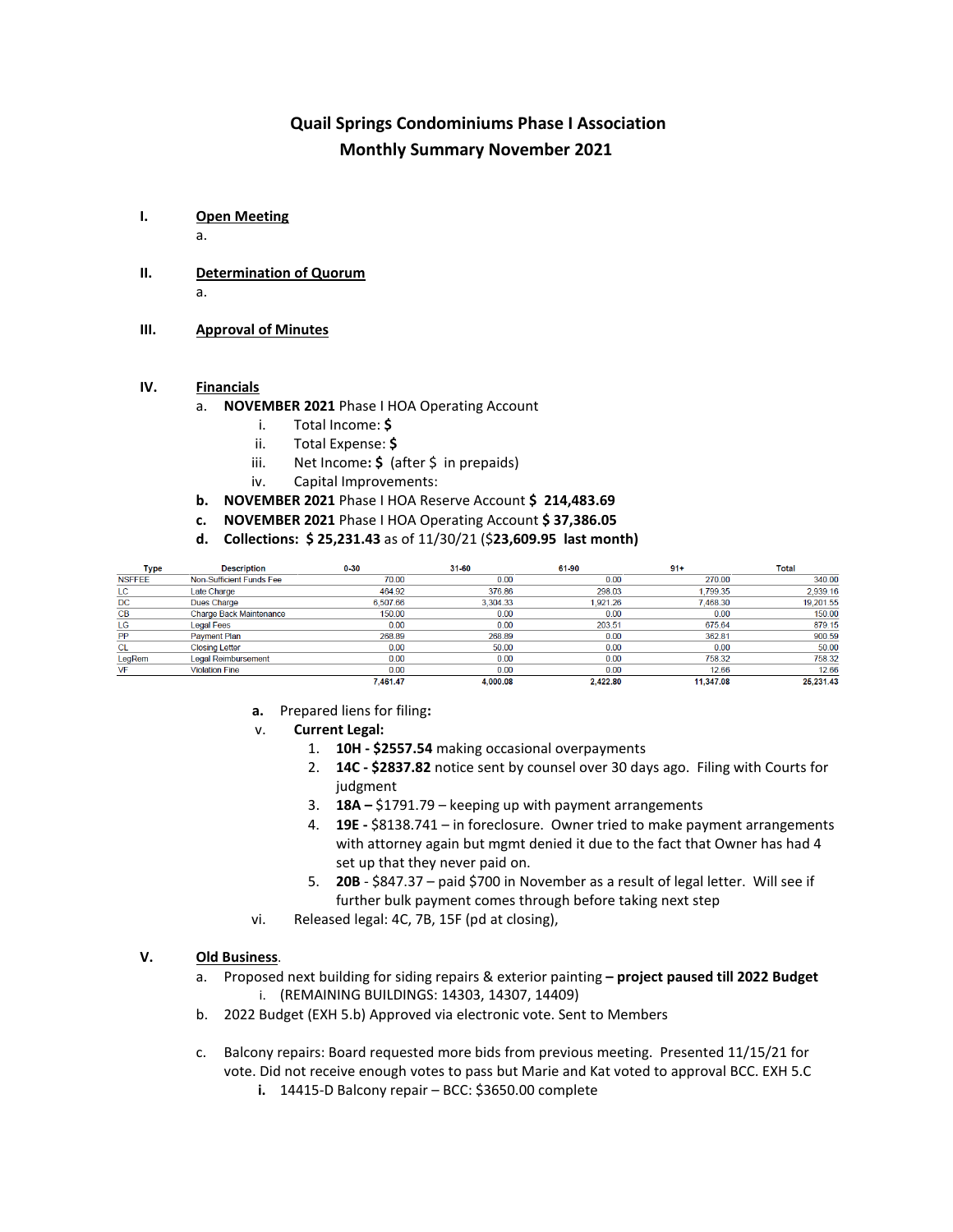

**ii.** 14415-G Balcony repair - BCC: \$3000.00 complete



**iii.** 14417-D Balcony repair: - BCC: \$3000.00 complete

### **VI. New Business**

a. 14407 carport – BCC \$3750.00 work in progress

#### **VII. VIOLATIONS**

#### **VIII. Announcements and Recommendations to Members**

- a. Did you know that you could enroll to have your positive payments reported to the credit bureaus each month? Inquire with management at manager@qshoa.com
- **IX. Homeowner Time**
- **X. Next Meeting**: January, 2022 @ 6:30pm +/- Annual Meeting: March 14, 2022 @ :6:30pm

### **XI. Adjournment**

a.

**XII. Executive Session**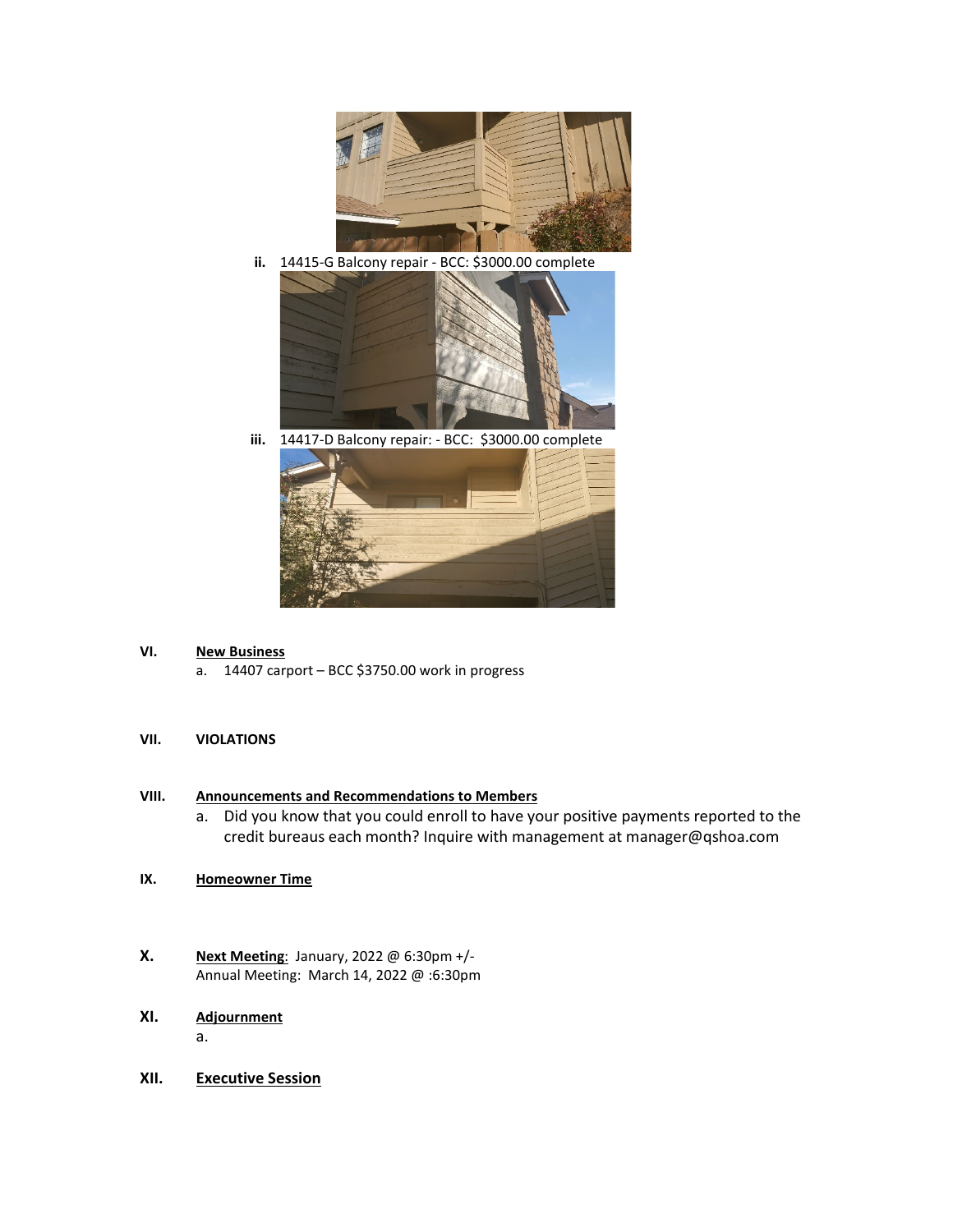# **Budget Comparison**

#### QUAIL SPRINGS PHS 1 HOA *Comparison Periods: 11/01/21 - 11/30/21 and 01/01/21 - 11/30/21 (cash basis)*

|                              | <b>Actual</b><br>11/01/21 - 11/30/21 | <b>Budget</b><br>11/21 - 11/21 | \$ Change | % Change  | <b>Actual YTD</b><br>01/01/21 - 11/30/21 | <b>Budget YTD</b><br>$01/21 - 11/21$ | \$ Change    | % Change  |
|------------------------------|--------------------------------------|--------------------------------|-----------|-----------|------------------------------------------|--------------------------------------|--------------|-----------|
| <b>INCOME</b>                |                                      |                                |           |           |                                          |                                      |              |           |
| 302 Membership Dues Income   | 39,984.29                            | 37,152.00                      | 2,832.29  | 7.6%      | 447,416.52                               | 408,672.00                           | 38,744.52    | 9.5%      |
| 307 Interest Income          | 1.88                                 | 1.00                           | 0.88      | 88.0%     | 34.25                                    | 11.00                                | 23.25        | 211.4 %   |
| 309 Late Fee Income          | 131.69                               | 258.33                         | $-126.64$ | $-49.0%$  | 2,310.47                                 | 2,841.67                             | $-531.20$    | $-18.7%$  |
| 310 Legal Fees               | 91.00                                | 0.00                           | 91.00     |           | 225.00                                   | 0.00                                 | 225.00       |           |
| 314 Compliance Fee Income    | 80.00                                | 0.00                           | 80.00     |           | 979.84                                   | 0.00                                 | 979.84       |           |
| 315 Closing Letters          | $-53.48$                             | 100.00                         | $-153.48$ | $-153.5%$ | 166.64                                   | 1,100.00                             | $-933.36$    | $-84.9%$  |
| 321 Special Assessment       | 0.00                                 | 0.00                           | 0.00      |           | 145.16                                   | 0.00                                 | 145.16       |           |
| 317 Other Income             |                                      |                                |           |           |                                          |                                      |              |           |
| 1065 General Reimbursement   | 170.00                               | 0.00                           | 170.00    |           | 2,085.44                                 | 54.16                                | 2,031.28     | 3,750.5%  |
| 317 Other Other Income       | 0.00                                 | 0.00                           | 0.00      |           | 20.00                                    | 32.00                                | $-12.00$     | -37.5 %   |
| 317 Total Other Income       | 170.00                               | 0.00                           | 170.00    |           | 2,105.44                                 | 86.16                                | 2,019.28     | 2,343.6%  |
| <b>TOTAL INCOME</b>          | 40,405.38                            | 37,511.33                      | 2,894.05  | 7.7%      | 453,383.32                               | 412,710.83                           | 40,672.49    | 9.9%      |
| <b>EXPENSE</b>               |                                      |                                |           |           |                                          |                                      |              |           |
| 600 Management               |                                      |                                |           |           |                                          |                                      |              |           |
| 6002 Management Fees         | 2,499.87                             | 2,300.00                       | 199.87    | 8.7%      | 27,074.72                                | 25,300.00                            | 1,774.72     | 7.0%      |
| 6004 In-House Administrion   | 2,100.00                             | 1,700.00                       | 400.00    | 23.5%     | 19,154.00                                | 18,700.00                            | 454.00       | 2.4 %     |
| 600 Total Management         | 4,599.87                             | 4,000.00                       | 599.87    | 15.0%     | 46,228.72                                | 44,000.00                            | 2,228.72     | 5.1%      |
| 604 Utilities                |                                      |                                |           |           |                                          |                                      |              |           |
| 6041 Internet                | 0.00                                 | 75.00                          | $-75.00$  | $-100.0%$ | $-105.01$                                | 825.00                               | $-930.01$    | $-112.7%$ |
| 6042 Electric                | 928.42                               | 1,175.00                       | $-246.58$ | $-21.0%$  | 11,287.24                                | 12,925.00                            | $-1,637.76$  | $-12.7%$  |
| 6043 Telephone               | 358.16                               | 100.00                         | 258.16    | 258.2%    | 2,008.82                                 | 1,100.00                             | 908.82       | 82.6%     |
| 6045 Water And Sewer Utility | 9,351.01                             | 7,000.00                       | 2,351.01  | 33.6%     | 101,147.15                               | 77,000.00                            | 24,147.15    | 31.4%     |
| 6046 Trash Removal           | 0.00                                 | 0.00                           | 0.00      |           | 850.00                                   | 1,950.00                             | $-1,100.00$  | $-56.4%$  |
| 6047 Fire Supression System  | 59.90                                | 60.00                          | $-0.10$   | $-0.2%$   | 2,050.64                                 | 660.00                               | 1,390.64     | 210.7%    |
| 604 Total Utilities          | 10,697.49                            | 8,410.00                       | 2,287.49  | 27.2 %    | 117,238.84                               | 94,460.00                            | 22,778.84    | 24.1%     |
| 607 Repairs & Maintenance    |                                      |                                |           |           |                                          |                                      |              |           |
| 15 Roofing                   | 0.00                                 | 216.66                         | $-216.66$ | $-100.0%$ | 538.12                                   | 2,383.34                             | $-1,845.22$  | $-77.4%$  |
| 16 Carports & Balconies      | 432.00                               | 833.33                         | $-401.33$ | $-48.2%$  | 14,664.87                                | 9,166.67                             | 5,498.20     | 60.0%     |
| 17 Parking Lot               | 0.00                                 | 0.00                           | 0.00      |           | 0.00                                     | 11,000.00                            | $-11,000.00$ | $-100.0%$ |
| 612 Exterior Paint / Siding  | 384.00                               | 75.00                          | 309.00    | 412.0%    | 2,308.99                                 | 825.00                               | 1,483.99     | 179.9%    |
| 613 Electrical               | 64.00                                | 250.00                         | $-186.00$ | $-74.4%$  | 1,555.00                                 | 2,750.00                             | $-1,195.00$  | $-43.5%$  |
| 614 Flooring                 | 0.00                                 | 0.00                           | 0.00      |           | 2,540.45                                 | 0.00                                 | 2,540.45     |           |
| 615 Windows & Doors          | 0.00                                 | 0.00                           | 0.00      |           | 104.00                                   | 0.00                                 | 104.00       |           |
| 617 Materials & Supplies     | $-187.67$                            | 215.00                         | $-402.67$ | $-187.3%$ | 1,586.79                                 | 2,365.00                             | $-778.21$    | $-32.9%$  |
| 618 Plumbing                 | 0.00                                 | 416.66                         | $-416.66$ | $-100.0%$ | 6,300.65                                 | 4,583.34                             | 1,717.31     | 37.5%     |
| 619 Contract Labor           | 0.00                                 | 500.00                         | $-500.00$ | $-100.0%$ | 3,133.75                                 | 5,500.00                             | $-2,366.25$  | $-43.0%$  |

*Budget Comparison 12/13/21 3:01 PM Page 1 of 3 [rentmanager.com - property management systems rev.12.783](http://www.rentmanager.com)*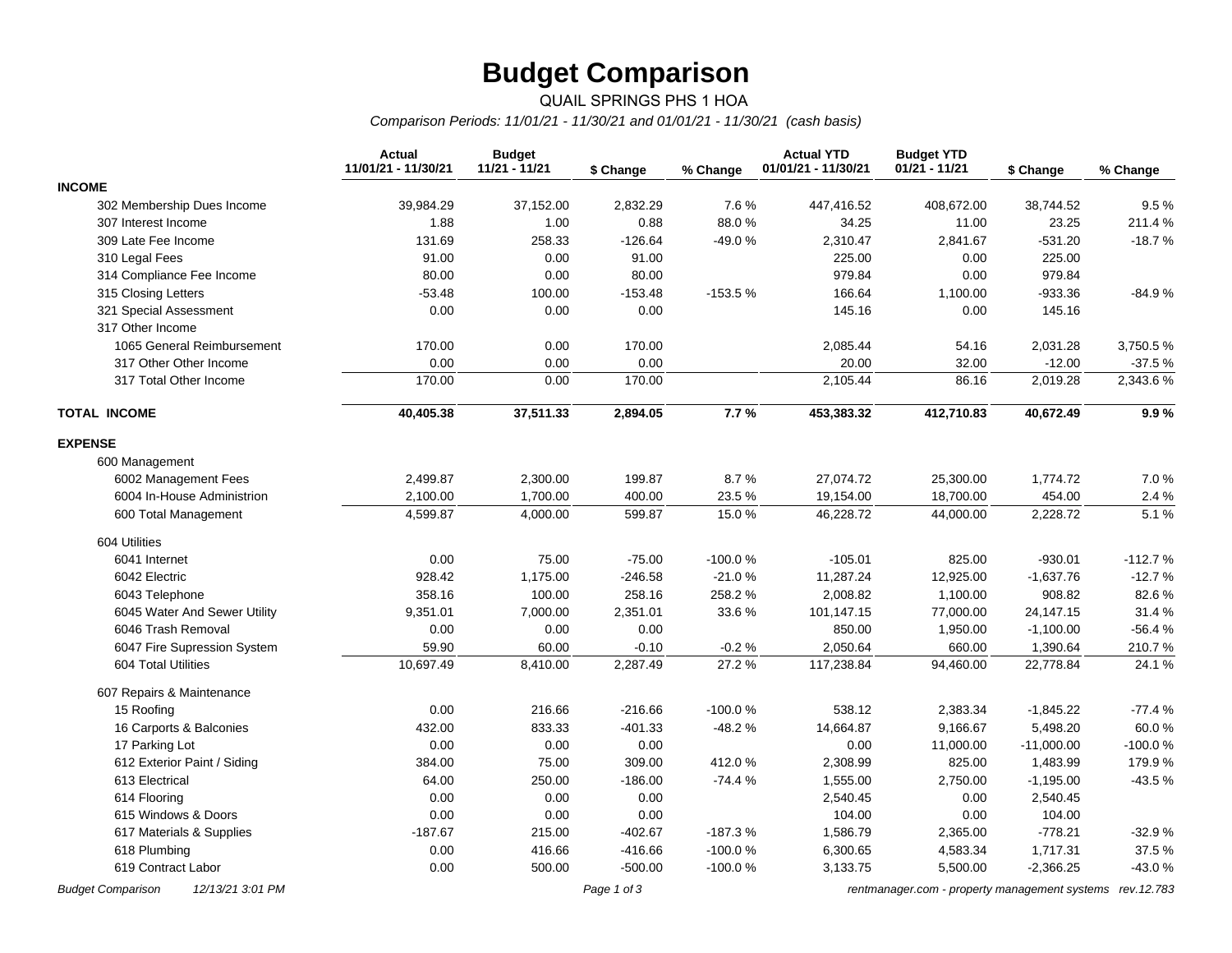|                                    | <b>Actual</b><br>11/01/21 - 11/30/21 | <b>Budget</b><br>11/21 - 11/21 | \$ Change   | % Change  | <b>Actual YTD</b><br>01/01/21 - 11/30/21 | <b>Budget YTD</b><br>01/21 - 11/21 | \$ Change    | % Change  |
|------------------------------------|--------------------------------------|--------------------------------|-------------|-----------|------------------------------------------|------------------------------------|--------------|-----------|
| 620 Pest Control                   | 2,355.00                             | 0.00                           | 2,355.00    |           | 2,482.37                                 | 2,605.00                           | $-122.63$    | $-4.7%$   |
| 621 Fence & Gate Repair            | 1,462.77                             | 500.00                         | 962.77      | 192.6%    | 10,508.78                                | 5,500.00                           | 5,008.78     | 91.1%     |
| 624 Structural/Foundation          | 0.00                                 | 100.00                         | $-100.00$   | $-100.0%$ | 0.00                                     | 1,100.00                           | $-1,100.00$  | -100.0%   |
| 608 Landscaping/Trees/Grounds      | 1,246.25                             | 166.66                         | 1,079.59    | 647.8%    | 11,376.00                                | 1,833.34                           | 9,542.66     | 520.5%    |
| 607 Total Repairs & Maintenance    | 5,756.35                             | 3,273.31                       | 2,483.04    | 75.9%     | 57,099.77                                | 49,611.69                          | 7,488.08     | 15.1 %    |
| 670 Taxes/Insurance                |                                      |                                |             |           |                                          |                                    |              |           |
| 675 Insurance                      | 11,052.91                            | 10,200.00                      | 852.91      | 8.4%      | 124,632.11                               | 132,500.00                         | $-7,867.89$  | $-5.9%$   |
| 670 Total Taxes/Insurance          | 11,052.91                            | 10,200.00                      | 852.91      | 8.4%      | 124,632.11                               | 132,500.00                         | $-7,867.89$  | $-5.9%$   |
| 671 Legal, Professional Fees       |                                      |                                |             |           |                                          |                                    |              |           |
| 6710 Legal/Attorney                | 0.00                                 | 367.00                         | $-367.00$   | $-100.0%$ | 471.15                                   | 4,037.00                           | $-3,565.85$  | $-88.3%$  |
| 6711 Accounting/Accountant         | 150.00                               | 0.00                           | 150.00      |           | 450.00                                   | 275.00                             | 175.00       | 63.6%     |
| 6712 Lien Filing Fees              | 0.00                                 | 30.00                          | $-30.00$    | $-100.0%$ | 240.00                                   | 330.00                             | $-90.00$     | $-27.3%$  |
| 671 Total Legal, Professional Fees | 150.00                               | 397.00                         | $-247.00$   | $-62.2%$  | 1,161.15                                 | 4,642.00                           | $-3,480.85$  | $-75.0%$  |
| 676 Accounting Software            |                                      |                                |             |           |                                          |                                    |              |           |
| 6760 PayLease Charge               | 0.00                                 | 0.00                           | 0.00        |           | 145.00                                   | 0.00                               | 145.00       |           |
| 6761 Software Rental               | 145.00                               | 110.00                         | 35.00       | 31.8%     | 1,595.00                                 | 1,210.00                           | 385.00       | 31.8%     |
| 6762 Website                       | 0.00                                 | 0.00                           | 0.00        |           | 19.17                                    | 120.00                             | $-100.83$    | $-84.0%$  |
| 676 Other Accounting Software      | 0.00                                 | 0.00                           | 0.00        |           | $-550.00$                                | 0.00                               | $-550.00$    |           |
| 676 Total Accounting Software      | 145.00                               | 110.00                         | 35.00       | 31.8%     | 1,209.17                                 | 1,330.00                           | $-120.83$    | $-9.1%$   |
| 700 Office / Adminstrative         |                                      |                                |             |           |                                          |                                    |              |           |
| 678 Bank Charges/Fees              | 10.00                                | 0.00                           | 10.00       |           | 116.00                                   | 0.00                               | 116.00       |           |
| 7000 Postage                       | 96.38                                | 40.00                          | 56.38       | 141.0%    | 271.08                                   | 440.00                             | $-168.92$    | $-38.4%$  |
| 7001 Printing & Publication        | 149.68                               | 200.00                         | $-50.32$    | $-25.2%$  | 149.68                                   | 200.00                             | $-50.32$     | $-25.2%$  |
| 7003 Office Supplies               | 53.21                                | 36.66                          | 16.55       | 45.1%     | 406.15                                   | 403.34                             | 2.81         | 0.7%      |
| 700 Total Office / Adminstrative   | 309.27                               | 276.66                         | 32.61       | 11.8%     | 942.91                                   | 1,043.34                           | $-100.43$    | $-9.6%$   |
| 5014 CAPITAL IMPROVEMENTS          |                                      |                                |             |           |                                          |                                    |              |           |
| 501406 Windows, Siding or Painting | 96.00                                | 4,000.00                       | $-3,904.00$ | $-97.6%$  | 53,950.39                                | 44,000.00                          | 9,950.39     | 22.6%     |
| 501408 Roof                        | 0.00                                 | 0.00                           | 0.00        |           | 224.00                                   | 0.00                               | 224.00       |           |
| 501409 Parking Lot                 | 0.00                                 | 0.00                           | 0.00        |           | 76,331.29                                | 0.00                               | 76,331.29    |           |
| 5014 Total CAPITAL IMPROVEMENTS    | 96.00                                | 4,000.00                       | $-3,904.00$ | $-97.6%$  | 130,505.68                               | 44,000.00                          | 86,505.68    | 196.6%    |
| 5102 Reserve Transfer              | 0.00                                 | 4,000.00                       | $-4,000.00$ | -100.0%   | 0.00                                     | 44,000.00                          | $-44,000.00$ | $-100.0%$ |
| 5199 Adjustments To Expenses       | 0.00                                 | 0.00                           | 0.00        |           | 0.00                                     | 143.72                             | $-143.72$    | $-100.0%$ |
| 6001 Other Expenses                | 0.00                                 | 0.00                           | 0.00        |           | 143.88                                   | 10.80                              | 133.08       | 1,232.2 % |
| <b>TOTAL EXPENSE</b>               | 32,806.89                            | 34,666.97                      | $-1,860.08$ | $-5.4%$   | 479,162.23                               | 415,741.55                         | 63,420.68    | 15.3%     |
| <b>OTHER INCOME</b>                |                                      |                                |             |           |                                          |                                    |              |           |
| 800 Unallocated Prepays            | $-1,175.67$                          | 0.00                           | $-1,175.67$ |           | $-2,204.29$                              | 0.00                               | $-2,204.29$  |           |
| <b>TOTAL OTHER INCOME</b>          | $-1,175.67$                          | 0.00                           | $-1,175.67$ |           | $-2,204.29$                              | 0.00                               | $-2,204.29$  |           |
| <b>NET INCOME</b>                  | 6,422.82                             | 2,844.36                       | 3,578.46    | 125.8%    | $-27,983.20$                             | $-3,030.72$                        | $-24,952.48$ | $-823.3%$ |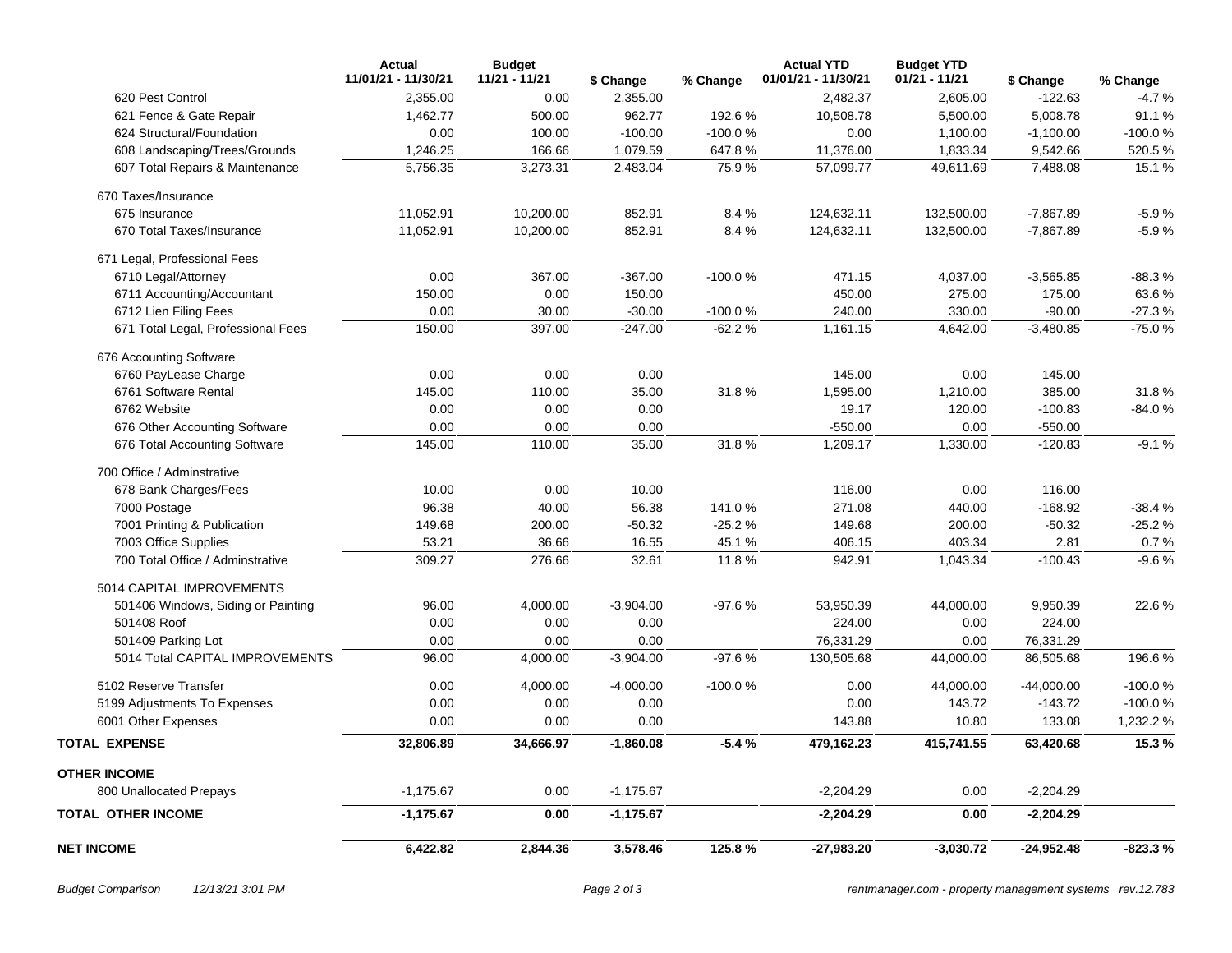|                           | <b>Actual</b><br>11/01/21 - 11/30/21 | <b>Budget</b><br>11/21 - 11/21 | \$ Change   | % Change | <b>Actual YTD</b><br>01/01/21 - 11/30/21 | <b>Budget YTD</b><br>01/21 - 11/21 | \$ Change    | % Change  |
|---------------------------|--------------------------------------|--------------------------------|-------------|----------|------------------------------------------|------------------------------------|--------------|-----------|
| <b>NET INCOME SUMMARY</b> |                                      |                                |             |          |                                          |                                    |              |           |
| Income                    | 40,405.38                            | 37.511.33                      | 2,894.05    | 7.7%     | 453.383.32                               | 412.710.83                         | 40.672.49    | 9.9%      |
| Expense                   | $-32,806.89$                         | $-34.666.97$                   | 1,860.08    | 5.4 %    | -479.162.23                              | -415.741.55                        | $-63.420.68$ | 15.3 %    |
| Other Income & Expense    | $-1.175.67$                          | 0.00                           | $-1.175.67$ |          | $-2.204.29$                              | 0.00                               | $-2.204.29$  |           |
| <b>NET INCOME</b>         | 6,422.82                             | 2,844.36                       | 3,578.46    | 125.8%   | -27.983.20                               | $-3,030.72$                        | $-24,952.48$ | $-823.3%$ |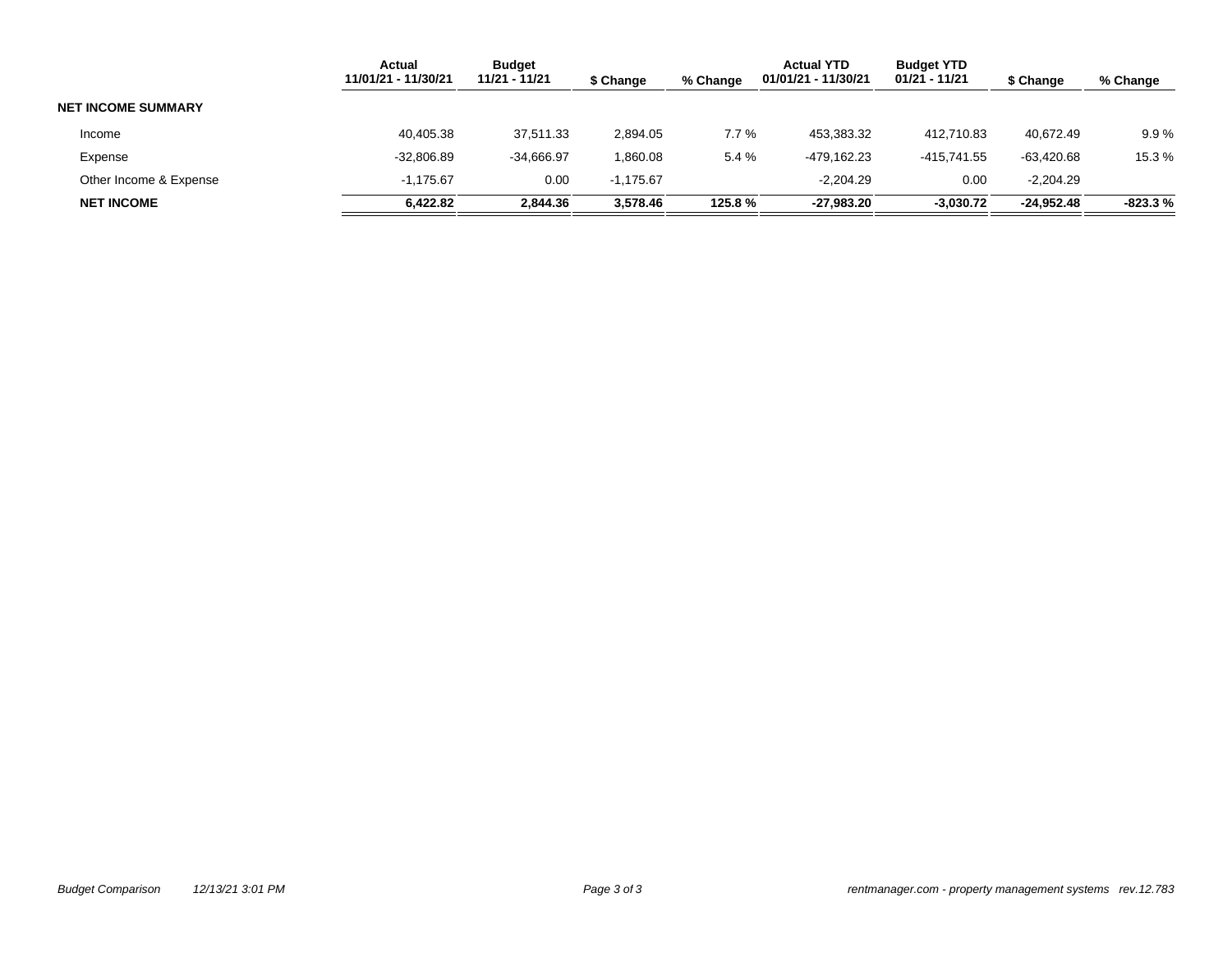# **Actual/Budget Fiscal Year Analysis**

QUAIL SPRINGS PHS 1 HOA *Analysis for Fiscal Year 01/01/21 - 12/31/21 (cash basis) as of As of 11/30/21*

|                                           |               |                  |               |                     |                     | <b>Actual</b> |               |                     |                               |               |               | H⊢Budget⊣ REVISED   |                                               | <b>ORIGINAL</b> |
|-------------------------------------------|---------------|------------------|---------------|---------------------|---------------------|---------------|---------------|---------------------|-------------------------------|---------------|---------------|---------------------|-----------------------------------------------|-----------------|
|                                           | <b>JAN 21</b> | <b>FEB 21</b>    | <b>MAR 21</b> | <b>APR 21</b>       | <b>MAY 21</b>       | <b>JUN 21</b> | <b>JUL 21</b> | <b>AUG 21</b>       | <b>SEP 21</b>                 | <b>OCT 21</b> | <b>NOV 21</b> | <b>DEC 21</b>       | <b>TOTAL</b>                                  | <b>BUDGET</b>   |
| <b>INCOME</b>                             |               |                  |               |                     |                     |               |               |                     |                               |               |               |                     |                                               |                 |
| 302 Membership Dues Incom 40,777.00       |               | 38,553.11        | 43,787.98     | 41,197.02 37,801.71 |                     | 40,712.21     |               | 39,450.67 44,477.63 | 39,745.93                     | 40,928.97     |               | 39,984.29 37,152.00 | 484,568.52 445,824.00                         |                 |
| 307 Interest Income                       | 3.64          | 3.29             | 3.64          | 3.53                | 3.64                | 3.53          | 3.64          | 3.64                | 1.88                          | 1.94          | 1.88          | 1.00                | 35.25                                         | 12.00           |
| 309 Late Fee Income                       | 180.29        | 96.62            | 357.37        | 187.90              | 81.09               | 226.30        | 225.71        | 381.71              | 179.21                        | 262.58        | 131.69        | 258.33              | 2,568.80                                      | 3,100.00        |
| 310 Legal Fees                            | 0.00          | 0.00             | 0.00          | 0.00                | 0.00                | 43.00         | 0.00          | 91.00               | 0.00                          | 0.00          | 91.00         | 0.00                | 225.00                                        | 0.00            |
| 314 Compliance Fee Income                 | 0.00          | 45.00            | 0.00          | 65.00               | 50.00               | 0.00          | 25.00         | 22.88               | 360.98                        | 330.98        | 80.00         | 0.00                | 979.84                                        | 0.00            |
| 315 Closing Letters                       | 1.76          | 50.00            | 112.71        | -45.00              | 32.29               | 4.84          | 0.00          | 63.52               | 0.00                          | 0.00          | $-53.48$      | 100.00              | 266.64                                        | 1,200.00        |
| 321 Special Assessment                    | 0.00          | 13.21            | 118.74        | 0.00                | 0.00                | 13.21         | 0.00          | 0.00                | 0.00                          | 0.00          | 0.00          | 0.00                | 145.16                                        | 0.00            |
| 317 Other Income                          |               |                  |               |                     |                     |               |               |                     |                               |               |               |                     |                                               |                 |
| 1065 General Reimbursem                   | $-24.06$      | 0.00             | 2,225.00      | $-162.00$           | 0.00                | $-54.25$      | $-129.06$     | $-100.19$           | 20.00                         | 140.00        | 170.00        | 0.00                | 2,085.44                                      | 54.16           |
| 317 Other Other Income                    | 0.00          | 0.00             | 20.00         | 0.00                | 0.00                | 0.00          | 0.00          | 0.00                | 0.00                          | 0.00          | 0.00          | 0.00                | 20.00                                         | 32.00           |
| 317 Total Other Income                    | $-24.06$      | 0.00             | 2,245.00      | $-162.00$           | 0.00                | $-54.25$      | $-129.06$     | $-100.19$           | 20.00                         | 140.00        | 170.00        | 0.00                | 2,105.44                                      | 86.16           |
| <b>TOTAL INCOME</b>                       | 40,938.63     | 38,761.23        | 46,625.44     |                     | 41,246.45 37,968.73 | 40,948.84     | 39,575.96     |                     | 44,940.19 40,308.00 41,664.47 |               |               | 40,405.38 37,511.33 | 490,894.65                                    | 450,222.16      |
| <b>EXPENSE</b>                            |               |                  |               |                     |                     |               |               |                     |                               |               |               |                     |                                               |                 |
| 600 Management                            |               |                  |               |                     |                     |               |               |                     |                               |               |               |                     |                                               |                 |
| 6002 Management Fees                      | 2,530.55      | 2,456.62         | 2,325.00      | 2,797.52            | 2,474.79            | 2,277.91      | 2,457.23      | 2,379.67            | 2,457.19                      | 2,418.37      | 2,499.87      | 2,300.00            | 29,374.72                                     | 27,600.00       |
| 6004 In-House Administrior                | 2,304.00      | 1,575.00         | 2,100.00      | 1,100.00            | 0.00                | 1,575.00      | 3,150.00      | 1,575.00            | 2,625.00                      | 1,050.00      | 2,100.00      | 1,700.00            | 20,854.00                                     | 20,400.00       |
| 600 Total Management                      | 4,834.55      | 4,031.62         | 4,425.00      | 3,897.52            | 2,474.79            | 3,852.91      | 5,607.23      | 3,954.67            | 5,082.19                      | 3,468.37      | 4,599.87      | 4,000.00            | 50,228.72                                     | 48,000.00       |
| 604 Utilities                             |               |                  |               |                     |                     |               |               |                     |                               |               |               |                     |                                               |                 |
| 6041 Internet                             | $-105.01$     | 0.00             | 0.00          | 0.00                | 0.00                | 0.00          | 0.00          | 186.31              | $-186.31$                     | 0.00          | 0.00          | 75.00               | $-30.01$                                      | 900.00          |
| 6042 Electric                             | 1,150.56      | 903.21           | 900.12        | 1,155.41            | 898.54              | 1,147.60      | 902.30        | 1,189.30            | 939.63                        | 1,172.15      | 928.42        | 1,175.00            | 12,462.24                                     | 14,100.00       |
| 6043 Telephone                            | $-26.36$      | 341.29           | 316.82        | 281.22              | $-193.70$           | 115.48        | 135.04        | 253.45              | 106.13                        | 321.29        | 358.16        | 100.00              | 2,108.82                                      | 1,200.00        |
| 6045 Water And Sewer Util 10,575.76       |               | 8,721.88         | 9,706.55      |                     | 8,676.40 10,676.31  | 10,060.59     | 8,316.53      | 8,342.43            | 8,332.65                      | 8,387.04      | 9,351.01      | 7,000.00            | 108,147.15                                    | 84,000.00       |
| 6046 Trash Removal                        | 0.00          | 0.00             | 0.00          | 0.00                | 0.00                | 250.00        | 0.00          | 350.00              | 250.00                        | 0.00          | 0.00          | 0.00                | 850.00                                        | 1,950.00        |
| 6047 Fire Supression Syste                | 119.80        | 0.00             | 1,066.64      | 59.90               | 59.90               | 59.90         | 59.90         | 444.90              | 59.90                         | 59.90         | 59.90         | 60.00               | 2,110.64                                      | 720.00          |
| 604 Total Utilities                       | 11.714.75     | 9,966.38         | 11,990.13     |                     | 10,172.93 11,441.05 | 11,633.57     | 9,413.77      | 10,766.39           | 9,502.00                      | 9,940.38      | 10,697.49     | 8,410.00            | 125.648.84                                    | 102.870.00      |
| 607 Repairs & Maintenance                 |               |                  |               |                     |                     |               |               |                     |                               |               |               |                     |                                               |                 |
| 15 Roofing                                | 0.00          | 0.00             | 0.00          | 0.00                | 0.00                | 249.00        | 249.00        | 40.12               | 0.00                          | 0.00          | 0.00          | 216.66              | 754.78                                        | 2,600.00        |
| 16 Carports & Balconies                   | 5,664.12      | 136.00           | 184.20        | 1,671.19            | 246.17              | 2,221.70      | 1,555.93      | 1,590.00            | 805.56                        | 158.00        | 432.00        | 833.33              | 15,498.20                                     | 10,000.00       |
| 17 Parking Lot                            | 0.00          | 0.00             | 0.00          | 0.00                | 0.00                | 0.00          | 0.00          | 0.00                | 0.00                          | 0.00          | 0.00          | 0.00                | 0.00                                          | 11,000.00       |
| 612 Exterior Paint / Siding               | 0.00          | 0.00             | 288.83        | 0.00                | 0.00                | 0.00          | 160.00        | 465.61              | 610.55                        | 400.00        | 384.00        | 75.00               | 2,383.99                                      | 900.00          |
| 613 Electrical                            | 439.00        | 0.00             | 616.00        | 62.00               | 32.00               | 0.00          | 32.00         | 158.00              | 0.00                          | 152.00        | 64.00         | 250.00              | 1,805.00                                      | 3,000.00        |
| 614 Flooring                              | 964.53        | 0.00             | 0.00          | 1,575.92            | 0.00                | 0.00          | 0.00          | 0.00                | 0.00                          | 0.00          | 0.00          | 0.00                | 2,540.45                                      | 0.00            |
| 615 Windows & Doors                       | 104.00        | 0.00             | 0.00          | 0.00                | 0.00                | 0.00          | 0.00          | 0.00                | 0.00                          | 0.00          | 0.00          | 0.00                | 104.00                                        | 0.00            |
| 617 Materials & Supplies                  | 273.45        | 11.92            | 211.90        | 196.76              | 353.16              | 49.63         | 85.25         | 104.34              | 126.07                        | 361.98        | $-187.67$     | 215.00              | 1,801.79                                      | 2,580.00        |
| 618 Plumbing                              | 2,122.00      | 2,537.00         | 979.50        | 190.50              | 32.00               | 32.00         | 82.00         | 64.00               | 64.00                         | 197.65        | 0.00          | 416.66              | 6,717.31                                      | 5,000.00        |
| 619 Contract Labor                        | 144.00        | 176.00           | 508.25        | 172.75              | 374.00              | 638.05        | 70.50         | 203.00              | 61.25                         | 785.95        | 0.00          | 500.00              | 3,633.75                                      | 6,000.00        |
| <b>Actual/Budget Fiscal Year Analysis</b> |               | 12/13/21 3:01 PM |               |                     |                     | Page 1 of 3   |               |                     |                               |               |               |                     | rentmanager.com - property management systems | rev. 12.783     |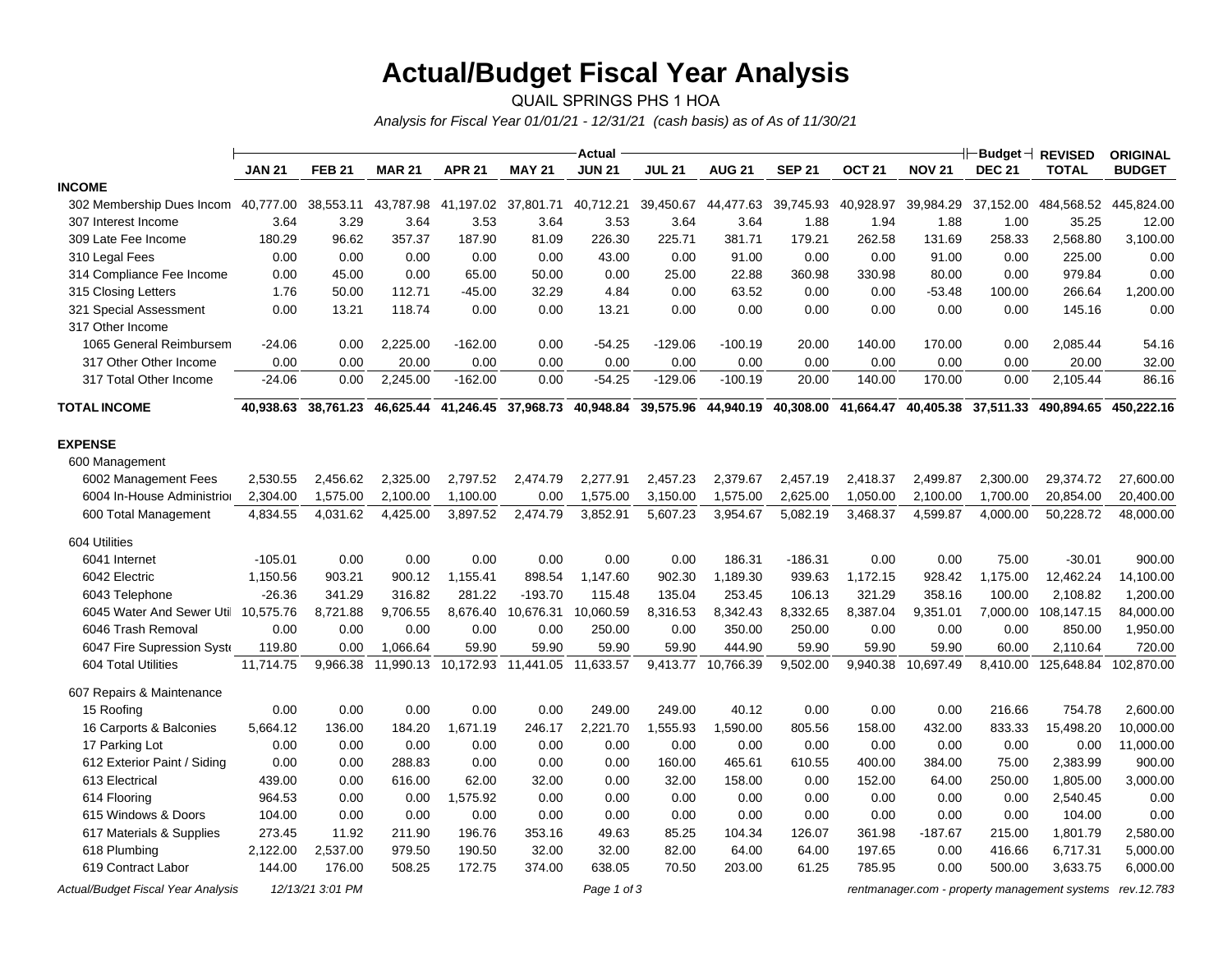|                                      |               |               |                                                   |               |                               | Actual        |                    |                                                   |                             |                   |               |               |                                | <b>ORIGINAL</b> |
|--------------------------------------|---------------|---------------|---------------------------------------------------|---------------|-------------------------------|---------------|--------------------|---------------------------------------------------|-----------------------------|-------------------|---------------|---------------|--------------------------------|-----------------|
|                                      | <b>JAN 21</b> | <b>FEB 21</b> | <b>MAR 21</b>                                     | <b>APR 21</b> | <b>MAY 21</b>                 | <b>JUN 21</b> | <b>JUL 21</b>      | <b>AUG 21</b>                                     | <b>SEP 21</b>               | OCT <sub>21</sub> | <b>NOV 21</b> | <b>DEC 21</b> | <b>TOTAL</b>                   | <b>BUDGET</b>   |
| 620 Pest Control                     | 0.00          | 0.00          | 0.00                                              | 75.00         | 0.00                          | 0.00          | 0.00               | 52.37                                             | 0.00                        | 0.00              | 2,355.00      | 0.00          | 2,482.37                       | 2,605.00        |
| 621 Fence & Gate Repair              | 815.64        | 225.04        | 820.96                                            | 595.21        | 332.74                        | 114.54        | 909.90             | 1,050.49                                          | 2,331.58                    | 1,849.91          | 1,462.77      | 500.00        | 11,008.78                      | 6,000.00        |
| 624 Structural/Foundation            | 0.00          | 0.00          | 0.00                                              | 0.00          | 0.00                          | 0.00          | 0.00               | 0.00                                              | 0.00                        | 0.00              | 0.00          | 100.00        | 100.00                         | 1,200.00        |
| 608 Landscaping/Trees/Gr             | 100.00        | 378.75        | 3,730.00                                          | 948.75        | 0.00                          | 582.50        | 775.00             | 2,429.75                                          | 405.00                      | 780.00            | 1,246.25      | 166.66        | 11,542.66                      | 2,000.00        |
| 607 Total Repairs & Mainte 10,626.74 |               | 3,464.71      | 7,339.64                                          | 5,488.08      | 1,370.07                      | 3,887.42      | 3,919.58           | 6,157.68                                          | 4,404.01                    | 4,685.49          | 5,756.35      | 3,273.31      | 60,373.08                      | 52,885.00       |
| 670 Taxes/Insurance                  |               |               |                                                   |               |                               |               |                    |                                                   |                             |                   |               |               |                                |                 |
| 675 Insurance                        | 11,166.82     | 11,666.82     | 42,260.20                                         | 440.00        | $-113.91$                     | 3,947.63      | 11,052.91          | 11,052.91                                         | 11,052.91                   | 11,052.91         | 11,052.91     | 10,200.00     | 134,832.11                     | 142,700.00      |
| 670 Total Taxes/Insurance 11,166.82  |               | 11,666.82     | 42,260.20                                         | 440.00        | $-113.91$                     |               | 3,947.63 11,052.91 | 11,052.91                                         | 11,052.91 11,052.91         |                   | 11,052.91     | 10,200.00     | 134,832.11                     | 142,700.00      |
| 671 Legal, Professional Fees         |               |               |                                                   |               |                               |               |                    |                                                   |                             |                   |               |               |                                |                 |
| 6710 Legal/Attorney                  | 0.00          | 64.00         | 109.00                                            | 0.00          | 0.00                          | 142.64        | 0.00               | 0.00                                              | 155.51                      | 0.00              | 0.00          | 367.00        | 838.15                         | 4,404.00        |
| 6711 Accounting/Accounta             | 0.00          | 0.00          | 0.00                                              | 0.00          | 300.00                        | 0.00          | 0.00               | 0.00                                              | 0.00                        | 0.00              | 150.00        | 0.00          | 450.00                         | 275.00          |
| 6712 Lien Filing Fees                | 0.00          | 0.00          | 0.00                                              | 0.00          | 0.00                          | 0.00          | 240.00             | 0.00                                              | 0.00                        | 0.00              | 0.00          | 30.00         | 270.00                         | 360.00          |
| 671 Total Legal, Professior          | 0.00          | 64.00         | 109.00                                            | 0.00          | 300.00                        | 142.64        | 240.00             | 0.00                                              | 155.51                      | 0.00              | 150.00        | 397.00        | 1,558.15                       | 5,039.00        |
| 676 Accounting Software              |               |               |                                                   |               |                               |               |                    |                                                   |                             |                   |               |               |                                |                 |
| 6760 PayLease Charge                 | 0.00          | 0.00          | 145.00                                            | 0.00          | 0.00                          | 0.00          | 0.00               | 0.00                                              | 0.00                        | 0.00              | 0.00          | 0.00          | 145.00                         | 0.00            |
| 6761 Software Rental                 | 145.00        | 145.00        | 145.00                                            | 0.00          | 290.00                        | 145.00        | 145.00             | 145.00                                            | 145.00                      | 145.00            | 145.00        | 110.00        | 1,705.00                       | 1,320.00        |
| 6762 Website                         | 0.00          | 0.00          | 0.00                                              | 0.00          | 0.00                          | 0.00          | 0.00               | 0.00                                              | 0.00                        | 19.17             | 0.00          | 0.00          | 19.17                          | 120.00          |
| 676 Other Accounting Soft            | 0.00          | 0.00          | $-110.00$                                         | $-110.00$     | 0.00                          | $-110.00$     | $-110.00$          | $-110.00$                                         | 0.00                        | 0.00              | 0.00          | 0.00          | $-550.00$                      | 0.00            |
| 676 Total Accounting Softw           | 145.00        | 145.00        | 180.00                                            | $-110.00$     | 290.00                        | 35.00         | 35.00              | 35.00                                             | 145.00                      | 164.17            | 145.00        | 110.00        | 1,319.17                       | 1,440.00        |
| 700 Office / Adminstrative           |               |               |                                                   |               |                               |               |                    |                                                   |                             |                   |               |               |                                |                 |
| 678 Bank Charges/Fees                | 5.50          | 32.50         | 5.00                                              | 24.00         | 12.00                         | 21.00         | 0.00               | 0.00                                              | 6.00                        | 0.00              | 10.00         | 0.00          | 116.00                         | 0.00            |
| 7000 Postage                         | 0.00          | 0.00          | 0.00                                              | 27.65         | 0.00                          | 87.40         | 0.00               | 0.00                                              | 59.65                       | 0.00              | 96.38         | 40.00         | 311.08                         | 480.00          |
| 7001 Printing & Publication          | 0.00          | 0.00          | 0.00                                              | 0.00          | 0.00                          | 0.00          | 0.00               | 0.00                                              | 0.00                        | 0.00              | 149.68        | 0.00          | 149.68                         | 200.00          |
| 7003 Office Supplies                 | 0.00          | 0.00          | 320.24                                            | 0.00          | $-119.12$                     | 0.00          | 78.81              | 0.00                                              | 5.43                        | 67.58             | 53.21         | 36.66         | 442.81                         | 440.00          |
| 700 Total Office / Adminstra         | 5.50          | 32.50         | 325.24                                            | 51.65         | $-107.12$                     | 108.40        | 78.81              | 0.00                                              | 71.08                       | 67.58             | 309.27        | 76.66         | 1,019.57                       | 1,120.00        |
| 5014 CAPITAL IMPROVEME               |               |               |                                                   |               |                               |               |                    |                                                   |                             |                   |               |               |                                |                 |
| 501406 Windows, Siding or            | 0.00          |               | 48.00 22,835.71 12,385.68                         |               | 18,585.00                     | 0.00          | 0.00               | 0.00                                              | 0.00                        | 0.00              | 96.00         | 4,000.00      | 57,950.39                      | 48,000.00       |
| 501408 Roof                          | 0.00          | 0.00          | 0.00                                              | 0.00          | 0.00                          | 0.00          | 0.00               | 0.00                                              | 224.00                      | 0.00              | 0.00          | 0.00          | 224.00                         | 0.00            |
| 501409 Parking Lot                   | 0.00          | 0.00          | 0.00                                              | 0.00          | 19,035.00                     | 0.00          | 14,276.00          | 14,276.00                                         | 14,306.00                   | 14,438.29         | 0.00          | 0.00          | 76,331.29                      | 0.00            |
| 5014 Total CAPITAL IMPR              | 0.00          | 48.00         | 22,835.71                                         | 12,385.68     | 37,620.00                     | 0.00          | 14,276.00          | 14,276.00                                         | 14,530.00                   | 14,438.29         | 96.00         | 4,000.00      | 134,505.68                     | 48,000.00       |
| 5102 Reserve Transfer                | 0.00          | 0.00          | 0.00                                              | 0.00          | 0.00                          | 0.00          | 0.00               | 0.00                                              | 0.00                        | 0.00              | 0.00          | 4,000.00      | 4,000.00                       | 48,000.00       |
| 5199 Adjustments To Expens           | 0.00          | 0.00          | 0.00                                              | 0.00          | 0.00                          | 0.00          | 0.00               | 0.00                                              | 0.00                        | 0.00              | 0.00          | 0.00          | 0.00                           | 143.72          |
| 6001 Other Expenses                  | 0.00          | 0.00          | 0.00                                              | 0.00          | 0.00                          | 0.00          | 143.88             | 0.00                                              | 0.00                        | 0.00              | 0.00          | 0.00          | 143.88                         | 10.80           |
| <b>TOTAL EXPENSE</b>                 |               |               | 38,493.36 29,419.03 89,464.92 32,325.86 53,274.88 |               |                               |               |                    | 23,607.57 44,767.18 46,242.65 44,942.70 43,817.19 |                             |                   |               |               | 32,806.89 34,466.97 513,629.20 | 450,208.52      |
| <b>OTHER INCOME</b>                  |               |               |                                                   |               |                               |               |                    |                                                   |                             |                   |               |               |                                |                 |
| 800 Unallocated Prepays              | 6,219.05      | -1,849.94     | 975.06                                            | $-2,168.79$   | $-718.37$                     | 207.66        | $-661.54$          | 716.59                                            | $-2,445.42$                 | $-1,302.92$       | $-1,175.67$   | 0.00          | $-2,204.29$                    | 0.00            |
| <b>TOTAL OTHER INCOME</b>            | 6,219.05      | $-1,849.94$   | 975.06                                            | $-2,168.79$   | $-718.37$                     | 207.66        | $-661.54$          | 716.59                                            | $-2,445.42$                 | $-1,302.92$       | $-1,175.67$   | 0.00          | $-2,204.29$                    | 0.00            |
|                                      |               |               |                                                   |               |                               |               |                    |                                                   |                             |                   |               |               |                                |                 |
| <b>NET INCOME</b>                    | 8.664.32      |               | 7,492.26 -41,864.42                               |               | 6,751.80 -16,024.52 17,548.93 |               | -5,852.76          |                                                   | -585.87 -7,080.12 -3,455.64 |                   | 6,422.82      | 3,044.36      | -24.938.84                     | 13.64           |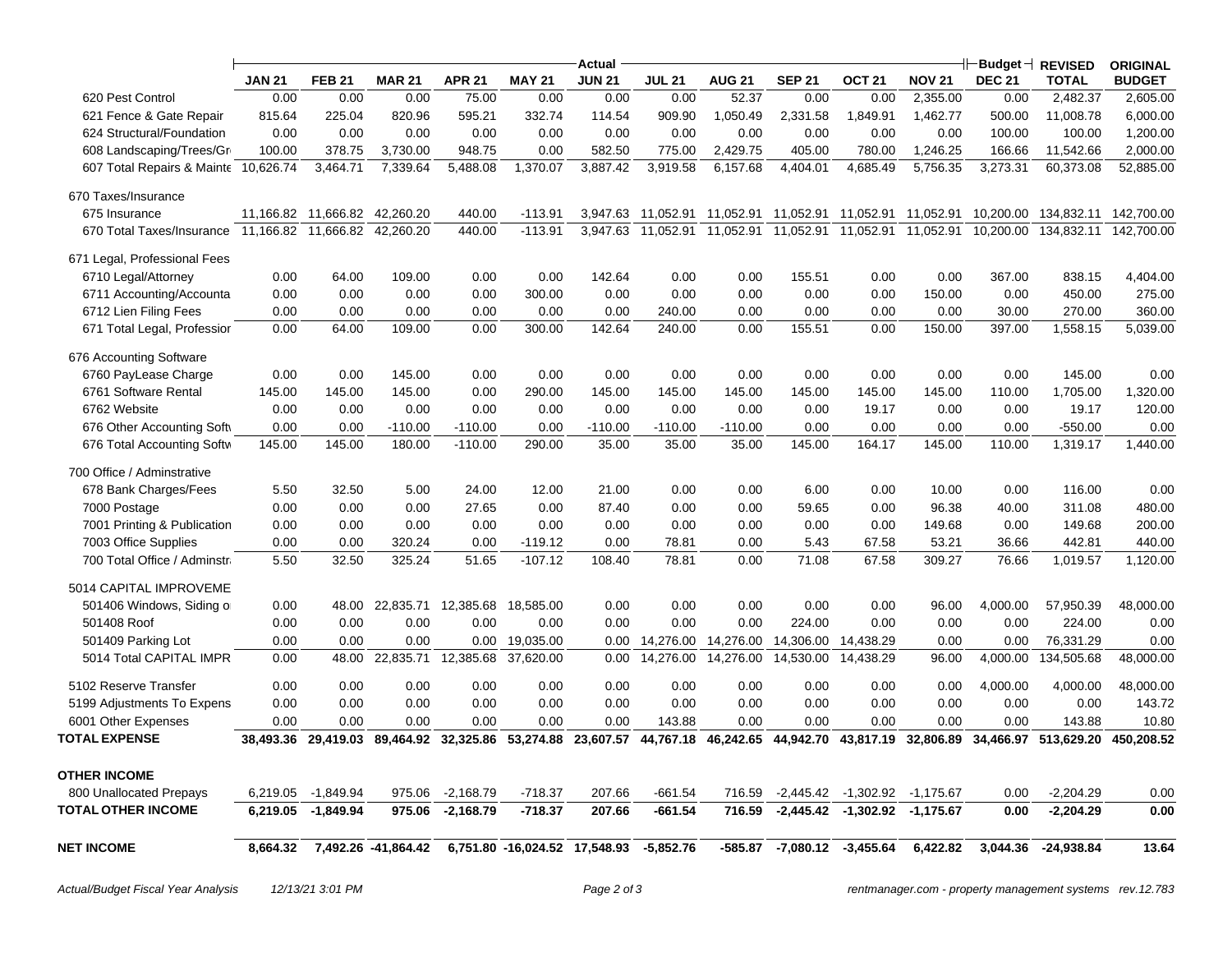|                           | Actual        |               |                      |               |                               |               |               |               |               |               | ⊢Budqet ⊣<br><b>REVISED</b> |               | <b>ORIGINAL</b>                                                                                                                                             |               |
|---------------------------|---------------|---------------|----------------------|---------------|-------------------------------|---------------|---------------|---------------|---------------|---------------|-----------------------------|---------------|-------------------------------------------------------------------------------------------------------------------------------------------------------------|---------------|
|                           | <b>JAN 21</b> | <b>FEB 21</b> | <b>MAR 21</b>        | <b>APR 21</b> | <b>MAY 21</b>                 | <b>JUN 21</b> | <b>JUL 21</b> | <b>AUG 21</b> | <b>SEP 21</b> | <b>OCT 21</b> | <b>NOV 21</b>               | <b>DEC 21</b> | <b>TOTAL</b>                                                                                                                                                | <b>BUDGET</b> |
| <b>NET INCOME SUMMARY</b> |               |               |                      |               |                               |               |               |               |               |               |                             |               |                                                                                                                                                             |               |
| Income                    |               |               |                      |               |                               |               |               |               |               |               |                             |               | 40,938.63 38,761.23 46,625.44 41,246.45 37,968.73 40,948.84 39,575.96 44,940.19 40,308.00 41,664.47 40,405.38 37,511.33 490,894.65 450,222.16               |               |
| Expense                   |               |               |                      |               |                               |               |               |               |               |               |                             |               | -38,493.36 -29,419.03 -89,464.92 -32,325.86 -53,274.88 -23,607.57 -44,767.18 -46,242.65 -44,942.70 -43,817.19 -32,806.89 -34,466.97 -513,629.20 -450,208.52 |               |
| Other Income & Expense    | 6.219.05      | -1.849.94     | 975.06               | -2.168.79     | $-718.37$                     | 207.66        | -661.54       | 716.59        | -2.445.42     | -1.302.92     | -1.175.67                   | 0.00          | $-2.204.29$                                                                                                                                                 | 0.00          |
| <b>NET INCOME</b>         | 8.664.32      |               | 7.492.26  -41.864.42 |               | 6.751.80 -16.024.52 17.548.93 |               | -5,852.76     | -585.87       | -7.080.12     | $-3.455.64$   | 6.422.82                    | 3.044.36      | -24.938.84                                                                                                                                                  | 13.64         |

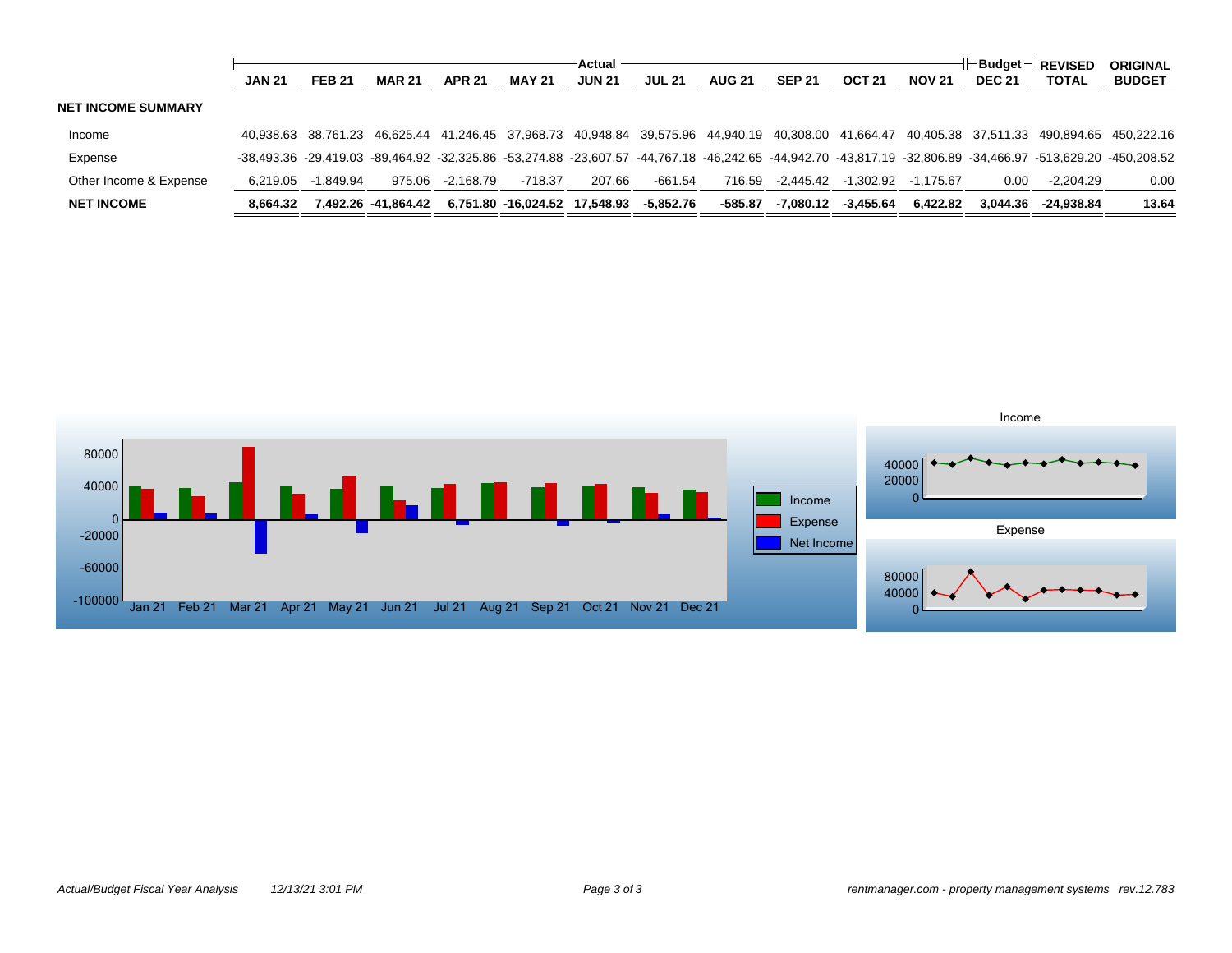### **Balance Sheet**

QSHOA

*As of 11/30/21 (cash basis)*

#### **ASSETS**

| <b>Bank Account</b>                   |              |
|---------------------------------------|--------------|
| 1013 Quail BOK op                     | 22,560.38    |
| 1014 Quail BOK res                    | 114,488.69   |
| 1002 Quail First Citzens - OP         | 14,885.67    |
| 1015 Quail Frist Citzens - RESERVE    | 99,995.00    |
| <b>Total Bank Account</b>             | 251,929.74   |
| <b>Accounts Receivable</b>            |              |
| 40011 Utility Reimbursement           | $-1,237.27$  |
| <b>Total Accounts Receivable</b>      | $-1,237.27$  |
| <b>Other Current Asset</b>            |              |
| 1100 Undeposited Funds                | 7,233.40     |
| 2010 Pass-through                     | 1.00         |
| <b>Total Other Current Asset</b>      | 7,234.40     |
| <b>Fixed Asset</b>                    |              |
| 1008 Buildings & Property             | 129.27       |
| 1009 Equipment & Machinery            | 1,829.29     |
| 1010 Office Equipment & Furnishings   | 1,491.38     |
| <b>Total Fixed Asset</b>              | 3,449.94     |
| <b>TOTAL ASSETS</b>                   | 261,376.81   |
| <b>LIABILITIES &amp; EQUITY</b>       |              |
| <b>Equity</b>                         |              |
| 3000 Net Income                       | $-27,983.20$ |
| 3001 Retained Earnings                | 289,360.01   |
| <b>Total Equity</b>                   | 261,376.81   |
| <b>TOTAL LIABILITIES &amp; EQUITY</b> | 261,376.81   |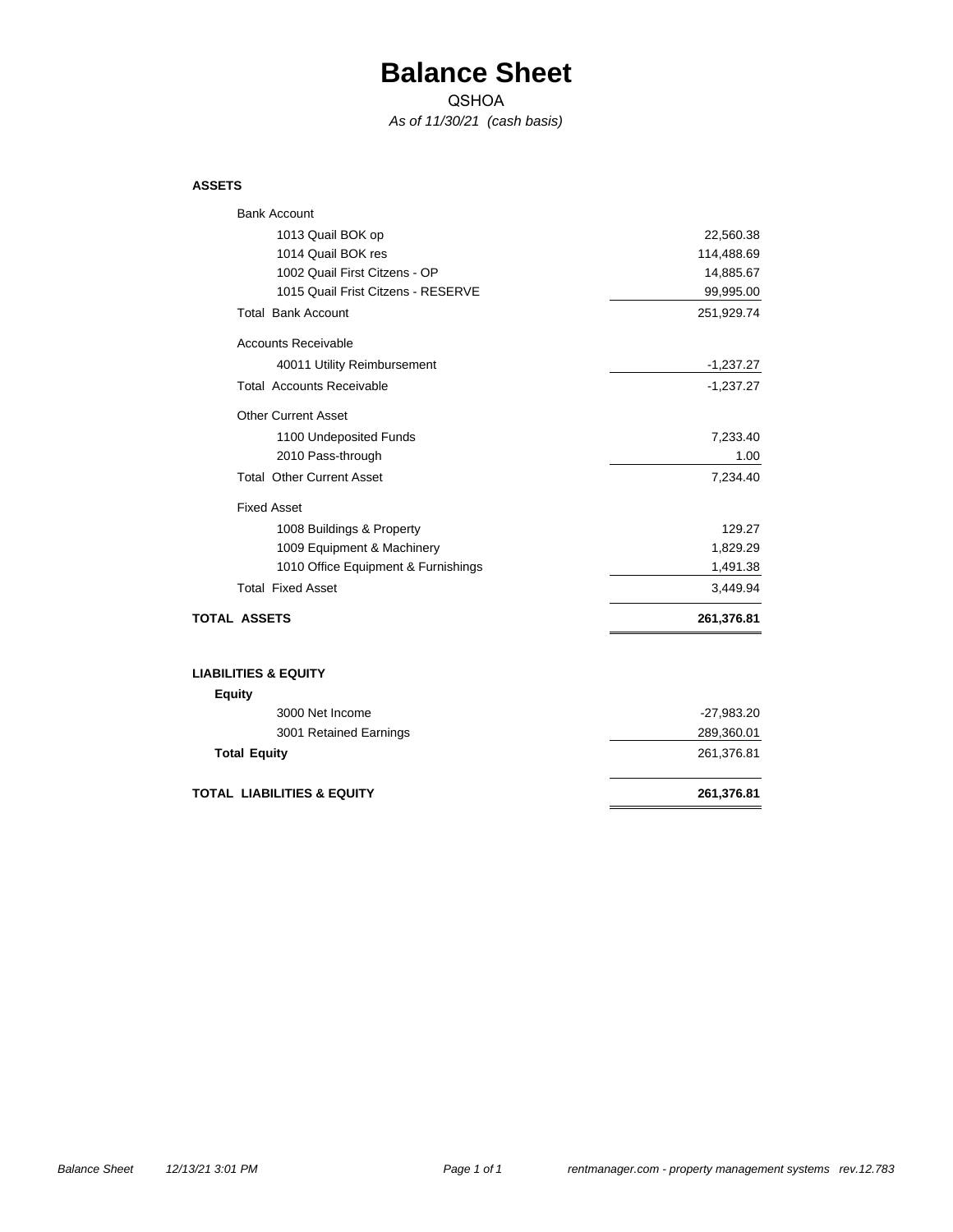## **Owner Bill Attachments**

Owner: Quail Springs Condominiums Phase I

*Paid between 11/01/21 and 11/30/21*

| <b>Bill Date</b> | Vendor                                     | Invoice #  | <b>Memo</b>            | <b>Amount</b> | No. of<br><b>Attachments</b> |
|------------------|--------------------------------------------|------------|------------------------|---------------|------------------------------|
|                  | 09/01/21 Bank Direct Capital               |            |                        | 11052.91      | 0                            |
|                  | 09/21/21 Kurts Pest Control Inc            | 101006     |                        | 2355.00       | 1                            |
|                  | 10/05/21 Oklahoma HOA Partner              | 100521-QSH |                        | 525.00        | 1                            |
|                  | 10/12/21 Oklahoma HOA Partner              | 101221-QSH |                        | 525.00        | 1                            |
| 10/15/21 AT&T    |                                            |            | qshnet10152153787925-3 | 134.25        | 1                            |
|                  | 10/19/21 Oklahoma HOA Partner              | 101921-QSH |                        | 525.00        |                              |
|                  | 10/19/21 HRES Maintenance & Mal101921-1441 |            |                        | 336.25        | 1                            |
|                  | 10/19/21 HRES Maintenance & Mal101921-1440 |            |                        | 64.00         | 1                            |
|                  | 10/19/21 HRES Maintenance & Mal101921-1440 |            |                        | 32.00         | 1                            |
|                  | 10/19/21 HRES Maintenance & Mal101921-1440 |            |                        | 64.00         | 1                            |
|                  | 10/19/21 HRES Maintenance & Mal101921-1440 |            |                        | 64.00         |                              |
|                  | 10/19/21 HRES Maintenance & Mal101921-1440 |            |                        | 32.00         | 1                            |
|                  | 10/19/21 HRES Maintenance & Mal101921-1440 |            |                        | 32.00         | 1                            |
|                  | 10/19/21 HRES Maintenance & Mal101921-1440 |            |                        | 32.00         | 1                            |
|                  | 10/19/21 HRES Maintenance & Mal101921-1440 |            |                        | 64.00         | 1                            |
|                  | 10/19/21 HRES Maintenance & Mal101921-1440 |            |                        | 32.00         |                              |
|                  | 10/19/21 HRES Maintenance & Mal101921-1440 |            |                        | 32.00         | 1                            |
|                  | 10/19/21 HRES Maintenance & Mal101921-1440 |            |                        | 32.00         | 1                            |
|                  | 10/19/21 HRES Maintenance & Mal101921-1440 |            |                        | 60.00         | 1                            |
|                  | 10/19/21 HRES Maintenance & Mal101921-1440 |            |                        | 96.00         | 1                            |
|                  | 10/19/21 HRES Maintenance & Mal101921-1441 |            |                        | 32.00         |                              |
|                  | 10/19/21 HRES Maintenance & Mal101921-1442 |            |                        | 32.00         | 1                            |
|                  | 10/26/21 HRES Maintenance & Mal102621-1441 |            |                        | 205.00        | 1                            |
|                  | 10/26/21 HRES Maintenance & Mal102621-1411 |            |                        | 96.00         | 1                            |
|                  | 10/26/21 HRES Maintenance & Mal102621-1440 |            |                        | 90.00         | 1                            |
|                  | 10/26/21 HRES Maintenance & Mal102621-1440 |            |                        | 32.00         |                              |
|                  | 10/26/21 HRES Maintenance & Mal102621-1442 |            |                        | 544.00        | 1                            |
|                  | 10/26/21 Oklahoma HOA Partner              | 102621-QSH |                        | 525.00        |                              |
| 10/27/21 AT&T    |                                            |            | PHONE1027153787925-3   | 223.91        |                              |
|                  | 10/28/21 HomeDepot                         | 1520453    | 6035-3221-4965-9678    | 19.48         | 1                            |
|                  | 10/29/21 HomeDepot                         | 0520554    | 6035-3221-4965-9678    | 38.63         | 1                            |
| 10/29/21 OG&E    |                                            | 14415ELE10 |                        | 43.11         | 1                            |
| 10/29/21 OG&E    |                                            | 14303ELE10 |                        | 32.00         | 1                            |
| 10/29/21 OG&E    |                                            | 14409ELE10 |                        | 32.00         | 1                            |
| 10/29/21 OG&E    |                                            | 14425ELE10 |                        | 36.00         | 1                            |
| 10/29/21 OG&E    |                                            | 14313ELE10 |                        | 136.00        | 1                            |
| 10/29/21 OG&E    |                                            | 14323ELE10 |                        | 36.00         | 1                            |
| 10/29/21 OG&E    |                                            | 14405ELE10 |                        | 35.00         | 1                            |
| 10/29/21 OG&E    |                                            | 14407ELE10 |                        | 45.00         | 1                            |
| 10/29/21 OG&E    |                                            | 14317ELE10 |                        | 35.00         | 1                            |
| 10/29/21 OG&E    |                                            | 14319ELE10 |                        | 31.00         | 1                            |
| 10/29/21 OG&E    |                                            | 14315RLR10 |                        | 35.00         | 1                            |
| 10/29/21 OG&E    |                                            | 14305ELE10 |                        | 31.00         | 1                            |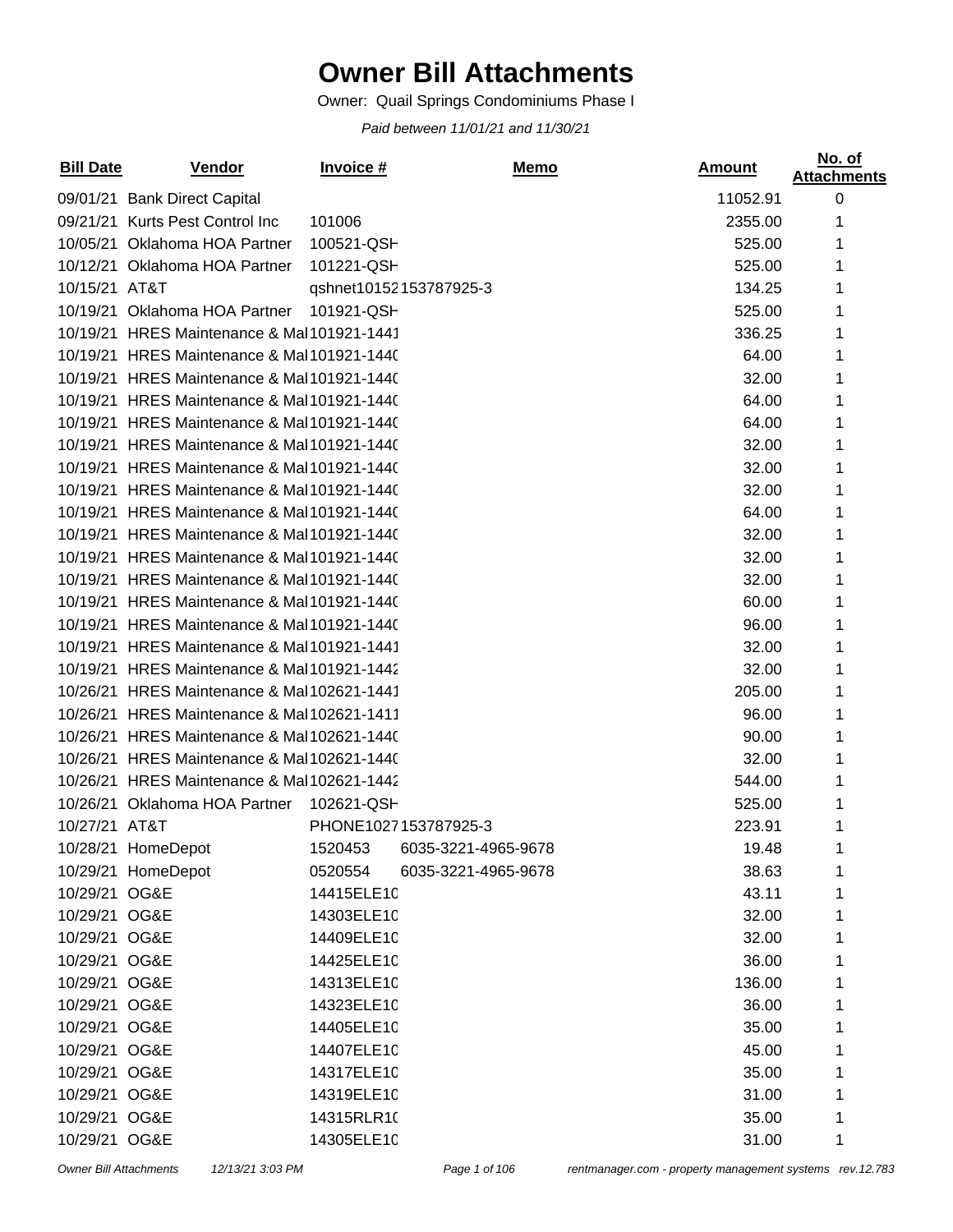| 10/29/21 OG&E<br>14411ELE10<br>38.36<br>1<br>10/29/21 OG&E<br>14417ELE10<br>38.00<br>1<br>14307ELE10<br>10/29/21 OG&E<br>41.00<br>1<br>10/29/21<br>OG&E<br>14419ELE10<br>37.67<br>1<br>14421ELE10<br>10/29/21 OG&E<br>31.03<br>1<br>14309ELE10<br>10/29/21 OG&E<br>32.25<br>1<br>10/29/21 OG&E<br>14401ELE10<br>35.00<br>1<br>10/29/21 OG&E<br>14311ELE10<br>35.00<br>1<br>14321ELE10<br>10/29/21<br>OG&E<br>33.00<br>1<br>10/29/21<br>OG&E<br>14423ELE10<br>31.00<br>1<br>10/29/21 OG&E<br>14401SPKL-<br>14.00<br>1<br>10/29/21 HomeDepot<br>0624767<br>40.71<br>6035-3221-4965-9678<br>1<br>11/01/21 HRES Maintenance & MalSEPT21-OC<br>96.38<br>1<br>11/01/21<br>HomeDepot<br>7625086<br>6035-3221-4965-9678<br>129.18<br>1<br>24863<br>11/02/21<br>Specialty Graphics, Inc.<br>149.68<br>1<br>11/02/21<br>City of Oklahoma City<br>14311-8wat1<br>472.11<br>1<br>11/02/21 City of Oklahoma City<br>14319wat11(<br>547.65<br>1<br>11/02/21<br>City of Oklahoma City<br>14323wat11(<br>466.25<br>1<br>11/02/21<br>City of Oklahoma City<br>14407wat11(<br>490.94<br>1<br>11/02/21<br>City of Oklahoma City<br>14419wat11(<br>222.05<br>1<br>11/02/21<br>City of Oklahoma City<br>14423wat11(<br>326.19<br>1<br>11/02/21 City of Oklahoma City<br>14305wat11(<br>279.03<br>1<br>11/02/21<br>City of Oklahoma City<br>14405wat11(<br>314.41<br>1<br>11/02/21<br>City of Oklahoma City<br>14307WAT1<br>165.07<br>1<br>11/02/21<br>City of Oklahoma City<br>14401WAST<br>648.85<br>1<br>11/02/21<br>City of Oklahoma City<br>14403WAT1<br>531.37<br>1<br>11/02/21 City of Oklahoma City<br>14303WAT1<br>238.33<br>1<br>11/02/21<br>City of Oklahoma City<br>14313WAT1<br>336.01<br>1<br>11/02/21<br>City of Oklahoma City<br>14309WAT1<br>208.79<br>1<br>11/02/21 City of Oklahoma City<br>14411WAT1<br>291.96<br>1<br>11/02/21 City of Oklahoma City<br>14409WAT1<br>1093.03<br>1<br>11/02/21 City of Oklahoma City<br>14315WAT1<br>344.15<br>1<br>City of Oklahoma City<br>11/02/21<br>14317WAT1<br>500.89<br>1<br>City of Oklahoma City<br>11/02/21<br>14415WAT1<br>308.83<br>1<br>City of Oklahoma City<br>11/02/21<br>14417WAT1<br>328.83<br>1<br>City of Oklahoma City<br>14321WAT1<br>11/02/21<br>336.01<br>1<br>City of Oklahoma City<br>14425WAT1<br>11/02/21<br>555.79<br>1<br>City of Oklahoma City<br>14421WAT1<br>11/02/21<br>344.47<br>1<br>11/02/21 Oklahoma HOA Partner<br>110221-QSH<br>525.00<br>1<br>11/02/21 HRES Maintenance & Mal110221-1440<br>304.00<br>1<br>11/02/21 HRES Maintenance & Mal110221-1441<br>255.00<br>1<br>11/02/21 HRES Maintenance & Mal110221-1430<br>96.00<br>1<br>11/02/21 HRES Maintenance & Mal110221-1431<br>64.00<br>1<br>11/02/21 HRES Maintenance & Mal110221-1440<br>32.00<br>1<br>11/02/21 HRES Maintenance & Mal110221-1440<br>60.00<br>1<br>11/02/21 HRES Maintenance & Mal110221-1440<br>224.00<br>1<br>11/02/21 HRES Maintenance & Mal110221-1432<br>96.00<br>1<br>11/02/21 LCS<br>145.00<br>0 | 10/29/21 | OG&E | 14403ELE10 | 35.00 | 1 |
|------------------------------------------------------------------------------------------------------------------------------------------------------------------------------------------------------------------------------------------------------------------------------------------------------------------------------------------------------------------------------------------------------------------------------------------------------------------------------------------------------------------------------------------------------------------------------------------------------------------------------------------------------------------------------------------------------------------------------------------------------------------------------------------------------------------------------------------------------------------------------------------------------------------------------------------------------------------------------------------------------------------------------------------------------------------------------------------------------------------------------------------------------------------------------------------------------------------------------------------------------------------------------------------------------------------------------------------------------------------------------------------------------------------------------------------------------------------------------------------------------------------------------------------------------------------------------------------------------------------------------------------------------------------------------------------------------------------------------------------------------------------------------------------------------------------------------------------------------------------------------------------------------------------------------------------------------------------------------------------------------------------------------------------------------------------------------------------------------------------------------------------------------------------------------------------------------------------------------------------------------------------------------------------------------------------------------------------------------------------------------------------------------------------------------------------------------------------------------------------------------------------------------------------------------------------------------------------------------------------------------------------------------------------------------------------------------------------------------------------------------------------------------------------------------------------------------------------------------------------------------------------------------------------------------------------------------|----------|------|------------|-------|---|
|                                                                                                                                                                                                                                                                                                                                                                                                                                                                                                                                                                                                                                                                                                                                                                                                                                                                                                                                                                                                                                                                                                                                                                                                                                                                                                                                                                                                                                                                                                                                                                                                                                                                                                                                                                                                                                                                                                                                                                                                                                                                                                                                                                                                                                                                                                                                                                                                                                                                                                                                                                                                                                                                                                                                                                                                                                                                                                                                                      |          |      |            |       |   |
|                                                                                                                                                                                                                                                                                                                                                                                                                                                                                                                                                                                                                                                                                                                                                                                                                                                                                                                                                                                                                                                                                                                                                                                                                                                                                                                                                                                                                                                                                                                                                                                                                                                                                                                                                                                                                                                                                                                                                                                                                                                                                                                                                                                                                                                                                                                                                                                                                                                                                                                                                                                                                                                                                                                                                                                                                                                                                                                                                      |          |      |            |       |   |
|                                                                                                                                                                                                                                                                                                                                                                                                                                                                                                                                                                                                                                                                                                                                                                                                                                                                                                                                                                                                                                                                                                                                                                                                                                                                                                                                                                                                                                                                                                                                                                                                                                                                                                                                                                                                                                                                                                                                                                                                                                                                                                                                                                                                                                                                                                                                                                                                                                                                                                                                                                                                                                                                                                                                                                                                                                                                                                                                                      |          |      |            |       |   |
|                                                                                                                                                                                                                                                                                                                                                                                                                                                                                                                                                                                                                                                                                                                                                                                                                                                                                                                                                                                                                                                                                                                                                                                                                                                                                                                                                                                                                                                                                                                                                                                                                                                                                                                                                                                                                                                                                                                                                                                                                                                                                                                                                                                                                                                                                                                                                                                                                                                                                                                                                                                                                                                                                                                                                                                                                                                                                                                                                      |          |      |            |       |   |
|                                                                                                                                                                                                                                                                                                                                                                                                                                                                                                                                                                                                                                                                                                                                                                                                                                                                                                                                                                                                                                                                                                                                                                                                                                                                                                                                                                                                                                                                                                                                                                                                                                                                                                                                                                                                                                                                                                                                                                                                                                                                                                                                                                                                                                                                                                                                                                                                                                                                                                                                                                                                                                                                                                                                                                                                                                                                                                                                                      |          |      |            |       |   |
|                                                                                                                                                                                                                                                                                                                                                                                                                                                                                                                                                                                                                                                                                                                                                                                                                                                                                                                                                                                                                                                                                                                                                                                                                                                                                                                                                                                                                                                                                                                                                                                                                                                                                                                                                                                                                                                                                                                                                                                                                                                                                                                                                                                                                                                                                                                                                                                                                                                                                                                                                                                                                                                                                                                                                                                                                                                                                                                                                      |          |      |            |       |   |
|                                                                                                                                                                                                                                                                                                                                                                                                                                                                                                                                                                                                                                                                                                                                                                                                                                                                                                                                                                                                                                                                                                                                                                                                                                                                                                                                                                                                                                                                                                                                                                                                                                                                                                                                                                                                                                                                                                                                                                                                                                                                                                                                                                                                                                                                                                                                                                                                                                                                                                                                                                                                                                                                                                                                                                                                                                                                                                                                                      |          |      |            |       |   |
|                                                                                                                                                                                                                                                                                                                                                                                                                                                                                                                                                                                                                                                                                                                                                                                                                                                                                                                                                                                                                                                                                                                                                                                                                                                                                                                                                                                                                                                                                                                                                                                                                                                                                                                                                                                                                                                                                                                                                                                                                                                                                                                                                                                                                                                                                                                                                                                                                                                                                                                                                                                                                                                                                                                                                                                                                                                                                                                                                      |          |      |            |       |   |
|                                                                                                                                                                                                                                                                                                                                                                                                                                                                                                                                                                                                                                                                                                                                                                                                                                                                                                                                                                                                                                                                                                                                                                                                                                                                                                                                                                                                                                                                                                                                                                                                                                                                                                                                                                                                                                                                                                                                                                                                                                                                                                                                                                                                                                                                                                                                                                                                                                                                                                                                                                                                                                                                                                                                                                                                                                                                                                                                                      |          |      |            |       |   |
|                                                                                                                                                                                                                                                                                                                                                                                                                                                                                                                                                                                                                                                                                                                                                                                                                                                                                                                                                                                                                                                                                                                                                                                                                                                                                                                                                                                                                                                                                                                                                                                                                                                                                                                                                                                                                                                                                                                                                                                                                                                                                                                                                                                                                                                                                                                                                                                                                                                                                                                                                                                                                                                                                                                                                                                                                                                                                                                                                      |          |      |            |       |   |
|                                                                                                                                                                                                                                                                                                                                                                                                                                                                                                                                                                                                                                                                                                                                                                                                                                                                                                                                                                                                                                                                                                                                                                                                                                                                                                                                                                                                                                                                                                                                                                                                                                                                                                                                                                                                                                                                                                                                                                                                                                                                                                                                                                                                                                                                                                                                                                                                                                                                                                                                                                                                                                                                                                                                                                                                                                                                                                                                                      |          |      |            |       |   |
|                                                                                                                                                                                                                                                                                                                                                                                                                                                                                                                                                                                                                                                                                                                                                                                                                                                                                                                                                                                                                                                                                                                                                                                                                                                                                                                                                                                                                                                                                                                                                                                                                                                                                                                                                                                                                                                                                                                                                                                                                                                                                                                                                                                                                                                                                                                                                                                                                                                                                                                                                                                                                                                                                                                                                                                                                                                                                                                                                      |          |      |            |       |   |
|                                                                                                                                                                                                                                                                                                                                                                                                                                                                                                                                                                                                                                                                                                                                                                                                                                                                                                                                                                                                                                                                                                                                                                                                                                                                                                                                                                                                                                                                                                                                                                                                                                                                                                                                                                                                                                                                                                                                                                                                                                                                                                                                                                                                                                                                                                                                                                                                                                                                                                                                                                                                                                                                                                                                                                                                                                                                                                                                                      |          |      |            |       |   |
|                                                                                                                                                                                                                                                                                                                                                                                                                                                                                                                                                                                                                                                                                                                                                                                                                                                                                                                                                                                                                                                                                                                                                                                                                                                                                                                                                                                                                                                                                                                                                                                                                                                                                                                                                                                                                                                                                                                                                                                                                                                                                                                                                                                                                                                                                                                                                                                                                                                                                                                                                                                                                                                                                                                                                                                                                                                                                                                                                      |          |      |            |       |   |
|                                                                                                                                                                                                                                                                                                                                                                                                                                                                                                                                                                                                                                                                                                                                                                                                                                                                                                                                                                                                                                                                                                                                                                                                                                                                                                                                                                                                                                                                                                                                                                                                                                                                                                                                                                                                                                                                                                                                                                                                                                                                                                                                                                                                                                                                                                                                                                                                                                                                                                                                                                                                                                                                                                                                                                                                                                                                                                                                                      |          |      |            |       |   |
|                                                                                                                                                                                                                                                                                                                                                                                                                                                                                                                                                                                                                                                                                                                                                                                                                                                                                                                                                                                                                                                                                                                                                                                                                                                                                                                                                                                                                                                                                                                                                                                                                                                                                                                                                                                                                                                                                                                                                                                                                                                                                                                                                                                                                                                                                                                                                                                                                                                                                                                                                                                                                                                                                                                                                                                                                                                                                                                                                      |          |      |            |       |   |
|                                                                                                                                                                                                                                                                                                                                                                                                                                                                                                                                                                                                                                                                                                                                                                                                                                                                                                                                                                                                                                                                                                                                                                                                                                                                                                                                                                                                                                                                                                                                                                                                                                                                                                                                                                                                                                                                                                                                                                                                                                                                                                                                                                                                                                                                                                                                                                                                                                                                                                                                                                                                                                                                                                                                                                                                                                                                                                                                                      |          |      |            |       |   |
|                                                                                                                                                                                                                                                                                                                                                                                                                                                                                                                                                                                                                                                                                                                                                                                                                                                                                                                                                                                                                                                                                                                                                                                                                                                                                                                                                                                                                                                                                                                                                                                                                                                                                                                                                                                                                                                                                                                                                                                                                                                                                                                                                                                                                                                                                                                                                                                                                                                                                                                                                                                                                                                                                                                                                                                                                                                                                                                                                      |          |      |            |       |   |
|                                                                                                                                                                                                                                                                                                                                                                                                                                                                                                                                                                                                                                                                                                                                                                                                                                                                                                                                                                                                                                                                                                                                                                                                                                                                                                                                                                                                                                                                                                                                                                                                                                                                                                                                                                                                                                                                                                                                                                                                                                                                                                                                                                                                                                                                                                                                                                                                                                                                                                                                                                                                                                                                                                                                                                                                                                                                                                                                                      |          |      |            |       |   |
|                                                                                                                                                                                                                                                                                                                                                                                                                                                                                                                                                                                                                                                                                                                                                                                                                                                                                                                                                                                                                                                                                                                                                                                                                                                                                                                                                                                                                                                                                                                                                                                                                                                                                                                                                                                                                                                                                                                                                                                                                                                                                                                                                                                                                                                                                                                                                                                                                                                                                                                                                                                                                                                                                                                                                                                                                                                                                                                                                      |          |      |            |       |   |
|                                                                                                                                                                                                                                                                                                                                                                                                                                                                                                                                                                                                                                                                                                                                                                                                                                                                                                                                                                                                                                                                                                                                                                                                                                                                                                                                                                                                                                                                                                                                                                                                                                                                                                                                                                                                                                                                                                                                                                                                                                                                                                                                                                                                                                                                                                                                                                                                                                                                                                                                                                                                                                                                                                                                                                                                                                                                                                                                                      |          |      |            |       |   |
|                                                                                                                                                                                                                                                                                                                                                                                                                                                                                                                                                                                                                                                                                                                                                                                                                                                                                                                                                                                                                                                                                                                                                                                                                                                                                                                                                                                                                                                                                                                                                                                                                                                                                                                                                                                                                                                                                                                                                                                                                                                                                                                                                                                                                                                                                                                                                                                                                                                                                                                                                                                                                                                                                                                                                                                                                                                                                                                                                      |          |      |            |       |   |
|                                                                                                                                                                                                                                                                                                                                                                                                                                                                                                                                                                                                                                                                                                                                                                                                                                                                                                                                                                                                                                                                                                                                                                                                                                                                                                                                                                                                                                                                                                                                                                                                                                                                                                                                                                                                                                                                                                                                                                                                                                                                                                                                                                                                                                                                                                                                                                                                                                                                                                                                                                                                                                                                                                                                                                                                                                                                                                                                                      |          |      |            |       |   |
|                                                                                                                                                                                                                                                                                                                                                                                                                                                                                                                                                                                                                                                                                                                                                                                                                                                                                                                                                                                                                                                                                                                                                                                                                                                                                                                                                                                                                                                                                                                                                                                                                                                                                                                                                                                                                                                                                                                                                                                                                                                                                                                                                                                                                                                                                                                                                                                                                                                                                                                                                                                                                                                                                                                                                                                                                                                                                                                                                      |          |      |            |       |   |
|                                                                                                                                                                                                                                                                                                                                                                                                                                                                                                                                                                                                                                                                                                                                                                                                                                                                                                                                                                                                                                                                                                                                                                                                                                                                                                                                                                                                                                                                                                                                                                                                                                                                                                                                                                                                                                                                                                                                                                                                                                                                                                                                                                                                                                                                                                                                                                                                                                                                                                                                                                                                                                                                                                                                                                                                                                                                                                                                                      |          |      |            |       |   |
|                                                                                                                                                                                                                                                                                                                                                                                                                                                                                                                                                                                                                                                                                                                                                                                                                                                                                                                                                                                                                                                                                                                                                                                                                                                                                                                                                                                                                                                                                                                                                                                                                                                                                                                                                                                                                                                                                                                                                                                                                                                                                                                                                                                                                                                                                                                                                                                                                                                                                                                                                                                                                                                                                                                                                                                                                                                                                                                                                      |          |      |            |       |   |
|                                                                                                                                                                                                                                                                                                                                                                                                                                                                                                                                                                                                                                                                                                                                                                                                                                                                                                                                                                                                                                                                                                                                                                                                                                                                                                                                                                                                                                                                                                                                                                                                                                                                                                                                                                                                                                                                                                                                                                                                                                                                                                                                                                                                                                                                                                                                                                                                                                                                                                                                                                                                                                                                                                                                                                                                                                                                                                                                                      |          |      |            |       |   |
|                                                                                                                                                                                                                                                                                                                                                                                                                                                                                                                                                                                                                                                                                                                                                                                                                                                                                                                                                                                                                                                                                                                                                                                                                                                                                                                                                                                                                                                                                                                                                                                                                                                                                                                                                                                                                                                                                                                                                                                                                                                                                                                                                                                                                                                                                                                                                                                                                                                                                                                                                                                                                                                                                                                                                                                                                                                                                                                                                      |          |      |            |       |   |
|                                                                                                                                                                                                                                                                                                                                                                                                                                                                                                                                                                                                                                                                                                                                                                                                                                                                                                                                                                                                                                                                                                                                                                                                                                                                                                                                                                                                                                                                                                                                                                                                                                                                                                                                                                                                                                                                                                                                                                                                                                                                                                                                                                                                                                                                                                                                                                                                                                                                                                                                                                                                                                                                                                                                                                                                                                                                                                                                                      |          |      |            |       |   |
|                                                                                                                                                                                                                                                                                                                                                                                                                                                                                                                                                                                                                                                                                                                                                                                                                                                                                                                                                                                                                                                                                                                                                                                                                                                                                                                                                                                                                                                                                                                                                                                                                                                                                                                                                                                                                                                                                                                                                                                                                                                                                                                                                                                                                                                                                                                                                                                                                                                                                                                                                                                                                                                                                                                                                                                                                                                                                                                                                      |          |      |            |       |   |
|                                                                                                                                                                                                                                                                                                                                                                                                                                                                                                                                                                                                                                                                                                                                                                                                                                                                                                                                                                                                                                                                                                                                                                                                                                                                                                                                                                                                                                                                                                                                                                                                                                                                                                                                                                                                                                                                                                                                                                                                                                                                                                                                                                                                                                                                                                                                                                                                                                                                                                                                                                                                                                                                                                                                                                                                                                                                                                                                                      |          |      |            |       |   |
|                                                                                                                                                                                                                                                                                                                                                                                                                                                                                                                                                                                                                                                                                                                                                                                                                                                                                                                                                                                                                                                                                                                                                                                                                                                                                                                                                                                                                                                                                                                                                                                                                                                                                                                                                                                                                                                                                                                                                                                                                                                                                                                                                                                                                                                                                                                                                                                                                                                                                                                                                                                                                                                                                                                                                                                                                                                                                                                                                      |          |      |            |       |   |
|                                                                                                                                                                                                                                                                                                                                                                                                                                                                                                                                                                                                                                                                                                                                                                                                                                                                                                                                                                                                                                                                                                                                                                                                                                                                                                                                                                                                                                                                                                                                                                                                                                                                                                                                                                                                                                                                                                                                                                                                                                                                                                                                                                                                                                                                                                                                                                                                                                                                                                                                                                                                                                                                                                                                                                                                                                                                                                                                                      |          |      |            |       |   |
|                                                                                                                                                                                                                                                                                                                                                                                                                                                                                                                                                                                                                                                                                                                                                                                                                                                                                                                                                                                                                                                                                                                                                                                                                                                                                                                                                                                                                                                                                                                                                                                                                                                                                                                                                                                                                                                                                                                                                                                                                                                                                                                                                                                                                                                                                                                                                                                                                                                                                                                                                                                                                                                                                                                                                                                                                                                                                                                                                      |          |      |            |       |   |
|                                                                                                                                                                                                                                                                                                                                                                                                                                                                                                                                                                                                                                                                                                                                                                                                                                                                                                                                                                                                                                                                                                                                                                                                                                                                                                                                                                                                                                                                                                                                                                                                                                                                                                                                                                                                                                                                                                                                                                                                                                                                                                                                                                                                                                                                                                                                                                                                                                                                                                                                                                                                                                                                                                                                                                                                                                                                                                                                                      |          |      |            |       |   |
|                                                                                                                                                                                                                                                                                                                                                                                                                                                                                                                                                                                                                                                                                                                                                                                                                                                                                                                                                                                                                                                                                                                                                                                                                                                                                                                                                                                                                                                                                                                                                                                                                                                                                                                                                                                                                                                                                                                                                                                                                                                                                                                                                                                                                                                                                                                                                                                                                                                                                                                                                                                                                                                                                                                                                                                                                                                                                                                                                      |          |      |            |       |   |
|                                                                                                                                                                                                                                                                                                                                                                                                                                                                                                                                                                                                                                                                                                                                                                                                                                                                                                                                                                                                                                                                                                                                                                                                                                                                                                                                                                                                                                                                                                                                                                                                                                                                                                                                                                                                                                                                                                                                                                                                                                                                                                                                                                                                                                                                                                                                                                                                                                                                                                                                                                                                                                                                                                                                                                                                                                                                                                                                                      |          |      |            |       |   |
|                                                                                                                                                                                                                                                                                                                                                                                                                                                                                                                                                                                                                                                                                                                                                                                                                                                                                                                                                                                                                                                                                                                                                                                                                                                                                                                                                                                                                                                                                                                                                                                                                                                                                                                                                                                                                                                                                                                                                                                                                                                                                                                                                                                                                                                                                                                                                                                                                                                                                                                                                                                                                                                                                                                                                                                                                                                                                                                                                      |          |      |            |       |   |
|                                                                                                                                                                                                                                                                                                                                                                                                                                                                                                                                                                                                                                                                                                                                                                                                                                                                                                                                                                                                                                                                                                                                                                                                                                                                                                                                                                                                                                                                                                                                                                                                                                                                                                                                                                                                                                                                                                                                                                                                                                                                                                                                                                                                                                                                                                                                                                                                                                                                                                                                                                                                                                                                                                                                                                                                                                                                                                                                                      |          |      |            |       |   |
|                                                                                                                                                                                                                                                                                                                                                                                                                                                                                                                                                                                                                                                                                                                                                                                                                                                                                                                                                                                                                                                                                                                                                                                                                                                                                                                                                                                                                                                                                                                                                                                                                                                                                                                                                                                                                                                                                                                                                                                                                                                                                                                                                                                                                                                                                                                                                                                                                                                                                                                                                                                                                                                                                                                                                                                                                                                                                                                                                      |          |      |            |       |   |
|                                                                                                                                                                                                                                                                                                                                                                                                                                                                                                                                                                                                                                                                                                                                                                                                                                                                                                                                                                                                                                                                                                                                                                                                                                                                                                                                                                                                                                                                                                                                                                                                                                                                                                                                                                                                                                                                                                                                                                                                                                                                                                                                                                                                                                                                                                                                                                                                                                                                                                                                                                                                                                                                                                                                                                                                                                                                                                                                                      |          |      |            |       |   |
|                                                                                                                                                                                                                                                                                                                                                                                                                                                                                                                                                                                                                                                                                                                                                                                                                                                                                                                                                                                                                                                                                                                                                                                                                                                                                                                                                                                                                                                                                                                                                                                                                                                                                                                                                                                                                                                                                                                                                                                                                                                                                                                                                                                                                                                                                                                                                                                                                                                                                                                                                                                                                                                                                                                                                                                                                                                                                                                                                      |          |      |            |       |   |
|                                                                                                                                                                                                                                                                                                                                                                                                                                                                                                                                                                                                                                                                                                                                                                                                                                                                                                                                                                                                                                                                                                                                                                                                                                                                                                                                                                                                                                                                                                                                                                                                                                                                                                                                                                                                                                                                                                                                                                                                                                                                                                                                                                                                                                                                                                                                                                                                                                                                                                                                                                                                                                                                                                                                                                                                                                                                                                                                                      |          |      |            |       |   |
|                                                                                                                                                                                                                                                                                                                                                                                                                                                                                                                                                                                                                                                                                                                                                                                                                                                                                                                                                                                                                                                                                                                                                                                                                                                                                                                                                                                                                                                                                                                                                                                                                                                                                                                                                                                                                                                                                                                                                                                                                                                                                                                                                                                                                                                                                                                                                                                                                                                                                                                                                                                                                                                                                                                                                                                                                                                                                                                                                      |          |      |            |       |   |
|                                                                                                                                                                                                                                                                                                                                                                                                                                                                                                                                                                                                                                                                                                                                                                                                                                                                                                                                                                                                                                                                                                                                                                                                                                                                                                                                                                                                                                                                                                                                                                                                                                                                                                                                                                                                                                                                                                                                                                                                                                                                                                                                                                                                                                                                                                                                                                                                                                                                                                                                                                                                                                                                                                                                                                                                                                                                                                                                                      |          |      |            |       |   |
|                                                                                                                                                                                                                                                                                                                                                                                                                                                                                                                                                                                                                                                                                                                                                                                                                                                                                                                                                                                                                                                                                                                                                                                                                                                                                                                                                                                                                                                                                                                                                                                                                                                                                                                                                                                                                                                                                                                                                                                                                                                                                                                                                                                                                                                                                                                                                                                                                                                                                                                                                                                                                                                                                                                                                                                                                                                                                                                                                      |          |      |            |       |   |
|                                                                                                                                                                                                                                                                                                                                                                                                                                                                                                                                                                                                                                                                                                                                                                                                                                                                                                                                                                                                                                                                                                                                                                                                                                                                                                                                                                                                                                                                                                                                                                                                                                                                                                                                                                                                                                                                                                                                                                                                                                                                                                                                                                                                                                                                                                                                                                                                                                                                                                                                                                                                                                                                                                                                                                                                                                                                                                                                                      |          |      |            |       |   |
|                                                                                                                                                                                                                                                                                                                                                                                                                                                                                                                                                                                                                                                                                                                                                                                                                                                                                                                                                                                                                                                                                                                                                                                                                                                                                                                                                                                                                                                                                                                                                                                                                                                                                                                                                                                                                                                                                                                                                                                                                                                                                                                                                                                                                                                                                                                                                                                                                                                                                                                                                                                                                                                                                                                                                                                                                                                                                                                                                      |          |      |            |       |   |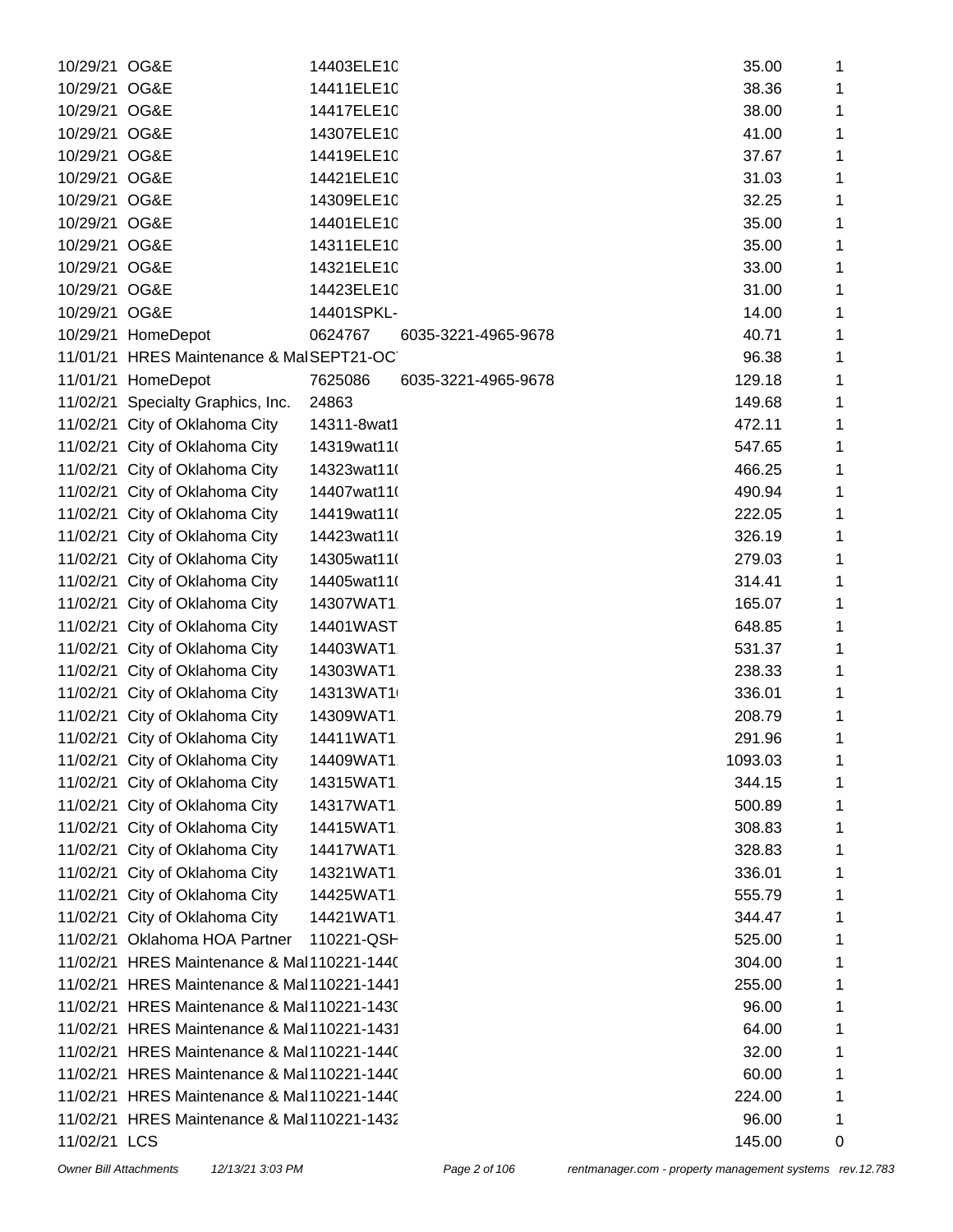| 59.90<br>11/04/21 Hampton Fire & Security F16010683 |             |                     |             |             |  |  |  |  |  |  |
|-----------------------------------------------------|-------------|---------------------|-------------|-------------|--|--|--|--|--|--|
| 11/05/21 HomeDepot                                  | 3521411     | 6035-3221-4965-9678 | 14.49       | $\mathbf 1$ |  |  |  |  |  |  |
| 11/09/21 Oklahoma HOA Partner                       | 110921-QSH  |                     | 525.00      | $\mathbf 1$ |  |  |  |  |  |  |
| 11/09/21 HRES Maintenance & Mal110921-1441          |             |                     | 180.00      | 1           |  |  |  |  |  |  |
| 11/09/21 HRES Maintenance & Mal110921-1440          |             |                     | 60.00       | $\mathbf 1$ |  |  |  |  |  |  |
| 11/09/21 HRES Maintenance & Mal110921-1441          |             | 64.00               | $\mathbf 1$ |             |  |  |  |  |  |  |
| 11/12/21 HomeDepot                                  | 6020557     | 6035-3221-4965-9678 | 18.77       | 1           |  |  |  |  |  |  |
| 11/15/21 Oklahoma HOA Partner                       | 930         |                     | 150.00      | $\mathbf 1$ |  |  |  |  |  |  |
| 11/16/21 American Express                           | 112-3007032 |                     | 53.21       | 1           |  |  |  |  |  |  |
| 11/22/21 HomeDepot                                  | 6622452     | 6035-3221-4965-9678 | 26.81       | $\mathbf 1$ |  |  |  |  |  |  |
| 11/24/21 Oklahoma HOA Partner                       | oct21mgmt   |                     | 2499.87     | $\Omega$    |  |  |  |  |  |  |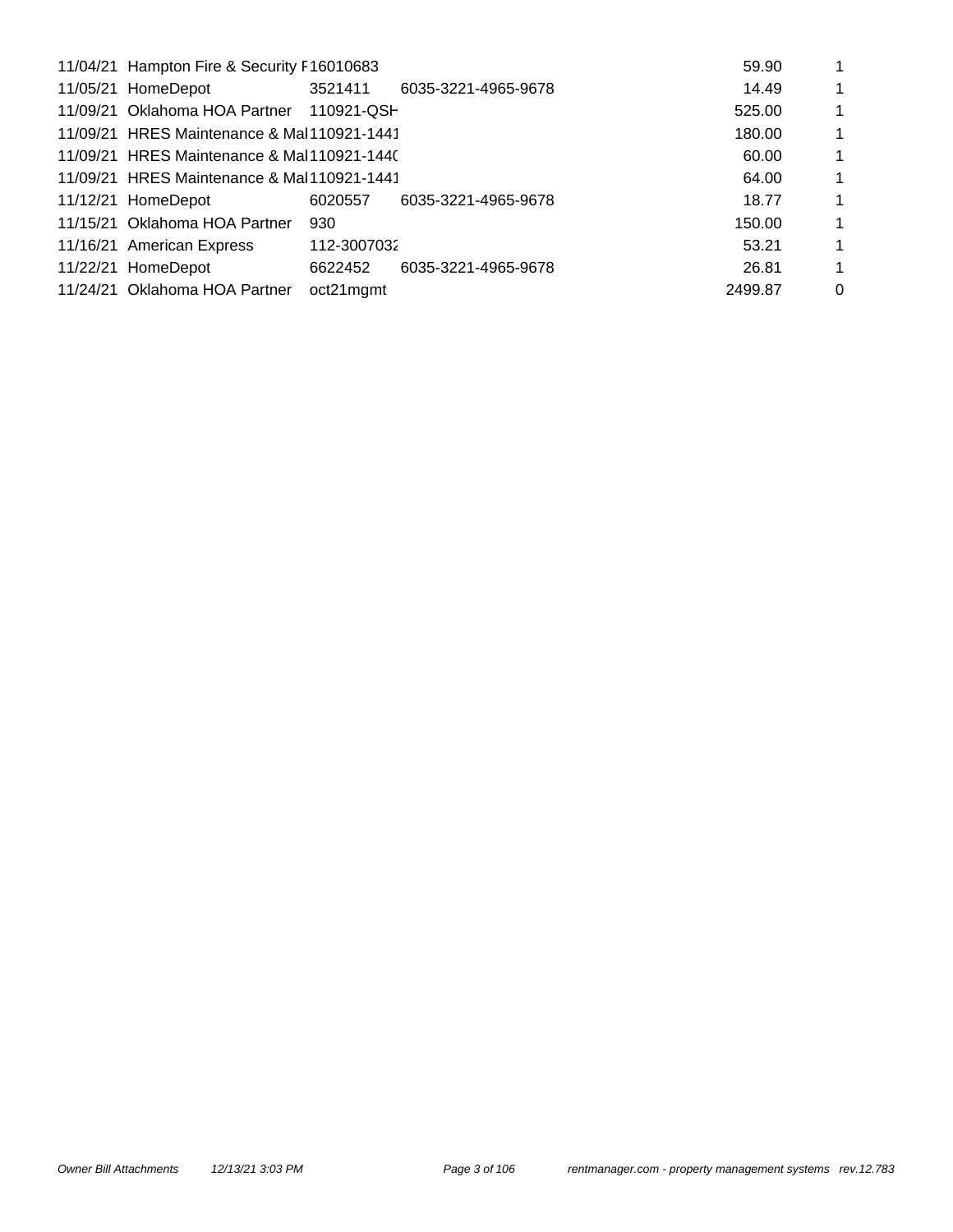# Fiscal Year Budget

### QUAIL SPRINGS PHS 1 HOA

*1/1/2022-12/31/2022 Profit & Loss*

|                                 | <b>JAN 22</b> | <b>FEB 22</b> | <b>MAR 22</b> | <b>APR 22</b> | <b>MAY 22</b> | <b>JUN 22</b> | <b>JUL 22</b> | <b>AUG 22</b> | <b>SEP 22</b> | OCT <sub>22</sub> | <b>NOV 22</b> | <b>DEC 22</b> | <b>TOTAL</b> |
|---------------------------------|---------------|---------------|---------------|---------------|---------------|---------------|---------------|---------------|---------------|-------------------|---------------|---------------|--------------|
| <b>INCOME</b>                   |               |               |               |               |               |               |               |               |               |                   |               |               |              |
| 302 Membership Dues Income      | 37,000.00     | 37,000.00     | 37,000.00     | 37,000.00     | 37,000.00     | 37,000.00     | 37,000.00     | 37,000.00     | 37,000.00     | 37,000.00         | 37,000.00     | 37,000.00     | 444,000.00   |
| 307 Interest Income             | 1.00          | 1.00          | 1.00          | 1.00          | 1.00          | 1.00          | 1.00          | 1.00          | 1.00          | 1.00              | 1.00          | 1.00          | 12.00        |
| 309 Late Fee Income             | 258.34        | 258.34        | 258.34        | 258.34        | 258.33        | 258.33        | 258.33        | 258.33        | 258.33        | 258.33            | 258.33        | 258.33        | 3,100.00     |
| 315 Closing Letters             | 100.00        | 100.00        | 100.00        | 100.00        | 100.00        | 100.00        | 100.00        | 100.00        | 100.00        | 100.00            | 100.00        | 100.00        | 1,200.00     |
| 317 Other Income                |               |               |               |               |               |               |               |               |               |                   |               |               |              |
| 1065 General Reimbursement      | 0.00          | 0.00          | 0.00          | 0.00          | 0.00          | 0.00          | 54.16         | 0.00          | 0.00          | 0.00              | 0.00          | 0.00          | 54.16        |
| 317 Other Other Income          | 0.00          | 0.00          | 32.00         | 0.00          | 0.00          | 0.00          | 0.00          | 0.00          | 0.00          | 0.00              | 0.00          | 0.00          | 32.00        |
| 317 Total Other Income          | 0.00          | 0.00          | 32.00         | 0.00          | 0.00          | 0.00          | 54.16         | 0.00          | 0.00          | 0.00              | 0.00          | 0.00          | 86.16        |
| 322 New Member Fee              | 250.00        | 250.00        | 250.00        | 250.00        | 250.00        | 250.00        | 250.00        | 250.00        | 250.00        | 250.00            | 250.00        | 250.00        | 3,000.00     |
| TOTAL INCOME                    | 37,609.34     | 37,609.34     | 37,641.34     | 37,609.34     | 37,609.33     | 37,609.33     | 37,663.49     | 37,609.33     | 37,609.33     | 37,609.33         | 37,609.33     | 37,609.33     | 451,398.16   |
| <b>EXPENSE</b>                  |               |               |               |               |               |               |               |               |               |                   |               |               |              |
| 600 Management                  |               |               |               |               |               |               |               |               |               |                   |               |               |              |
| 6002 Management Fees            | 2,166.67      | 2,166.67      | 2,166.67      | 2,166.67      | 2,166.67      | 2,166.67      | 2,166.67      | 2,166.67      | 2,166.66      | 2,166.66          | 2,166.66      | 2,166.66      | 26,000.00    |
| 6004 In-House Administrion      | 1,751.00      | 1,751.00      | 1,751.00      | 1,751.00      | 1,751.00      | 1,751.00      | 1,751.00      | 1,751.00      | 1,751.00      | 1,751.00          | 1,751.00      | 1,751.00      | 21,012.00    |
| 600 Total Management            | 3,917.67      | 3,917.67      | 3,917.67      | 3,917.67      | 3,917.67      | 3,917.67      | 3,917.67      | 3,917.67      | 3,917.66      | 3,917.66          | 3,917.66      | 3,917.66      | 47,012.00    |
| 604 Utilities                   |               |               |               |               |               |               |               |               |               |                   |               |               |              |
| 6041 Internet                   | 75.00         | 75.00         | 75.00         | 75.00         | 75.00         | 75.00         | 75.00         | 75.00         | 75.00         | 75.00             | 75.00         | 75.00         | 900.00       |
| 6042 Electric                   | 1,175.00      | 1,175.00      | 1,175.00      | 1,175.00      | 1,175.00      | 1,175.00      | 1,175.00      | 1,175.00      | 1,175.00      | 1,175.00          | 1,175.00      | 1,175.00      | 14,100.00    |
| 6043 Telephone                  | 100.00        | 100.00        | 100.00        | 100.00        | 100.00        | 100.00        | 100.00        | 100.00        | 100.00        | 100.00            | 100.00        | 100.00        | 1,200.00     |
| 6045 Water And Sewer Utility    | 8,500.00      | 8,500.00      | 8,500.00      | 8,500.00      | 8,500.00      | 8,500.00      | 8,500.00      | 8,500.00      | 8,500.00      | 8,500.00          | 8,500.00      | 8,500.00      | 102,000.00   |
| 6046 Trash Removal              | 0.00          | 0.00          | 0.00          | 900.00        | 0.00          | 600.00        | 0.00          | 0.00          | 450.00        | 0.00              | 0.00          | 0.00          | 1,950.00     |
| 6047 Fire Supression System     | 60.00         | 60.00         | 60.00         | 60.00         | 60.00         | 60.00         | 60.00         | 60.00         | 60.00         | 60.00             | 60.00         | 60.00         | 720.00       |
| 604 Total Utilities             | 9,910.00      | 9,910.00      | 9,910.00      | 10,810.00     | 9,910.00      | 10,510.00     | 9,910.00      | 9,910.00      | 10,360.00     | 9,910.00          | 9,910.00      | 9,910.00      | 120,870.00   |
| 607 Repairs & Maintenance       |               |               |               |               |               |               |               |               |               |                   |               |               |              |
| 15 Roofing                      | 223.17        | 223.17        | 223.17        | 223.17        | 223.17        | 223.17        | 223.17        | 223.17        | 223.16        | 223.16            | 223.16        | 223.16        | 2,678.00     |
| 16 Carports & Balconies         | 2,208.34      | 2,208.34      | 2,208.34      | 2,208.34      | 2,208.33      | 2,208.33      | 2,208.33      | 2,208.33      | 2,208.33      | 2,208.33          | 2,208.33      | 2,208.33      | 26,500.00    |
| 17 Parking Lot                  | 429.17        | 429.17        | 429.17        | 429.17        | 429.17        | 429.17        | 429.17        | 429.17        | 429.16        | 429.16            | 429.16        | 429.16        | 5,150.00     |
| 612 Exterior Paint / Siding     | 772.50        | 772.50        | 772.50        | 772.50        | 772.50        | 772.50        | 772.50        | 772.50        | 772.50        | 772.50            | 772.50        | 772.50        | 9,270.00     |
| 613 Electrical                  | 257.50        | 257.50        | 257.50        | 257.50        | 257.50        | 257.50        | 257.50        | 257.50        | 257.50        | 257.50            | 257.50        | 257.50        | 3,090.00     |
| 617 Materials & Supplies        | 221.50        | 221.50        | 221.50        | 221.50        | 221.50        | 221.50        | 221.50        | 221.50        | 221.50        | 221.50            | 221.50        | 221.50        | 2,658.00     |
| 618 Plumbing                    | 429.17        | 429.17        | 429.17        | 429.17        | 429.17        | 429.17        | 429.17        | 429.17        | 429.16        | 429.16            | 429.16        | 429.16        | 5,150.00     |
| 619 Contract Labor              | 515.00        | 515.00        | 515.00        | 515.00        | 515.00        | 515.00        | 515.00        | 515.00        | 515.00        | 515.00            | 515.00        | 515.00        | 6,180.00     |
| 620 Pest Control                | 0.00          | 0.00          | 0.00          | 0.00          | 125.00        | 0.00          | 0.00          | 2,426.00      | 0.00          | 125.00            | 0.00          | 0.00          | 2,676.00     |
| 621 Fence & Gate Repair         | 515.00        | 515.00        | 515.00        | 515.00        | 515.00        | 515.00        | 515.00        | 515.00        | 515.00        | 515.00            | 515.00        | 515.00        | 6,180.00     |
| 624 Structural/Foundation       | 103.00        | 103.00        | 103.00        | 103.00        | 103.00        | 103.00        | 103.00        | 103.00        | 103.00        | 103.00            | 103.00        | 103.00        | 1,236.00     |
| 607 Total Repairs & Maintenance | 5,674.35      | 5.674.35      | 5,674.35      | 5,674.35      | 5.799.34      | 5,674.34      | 5,674.34      | 8,100.34      | 5,674.31      | 5.799.31          | 5,674.31      | 5,674.31      | 70,768.00    |

*Fiscal Year Budget 11/30/21 4:10 PM Page 1 of 3 [rentmanager.com - property management systems rev.12.782](http://www.rentmanager.com)*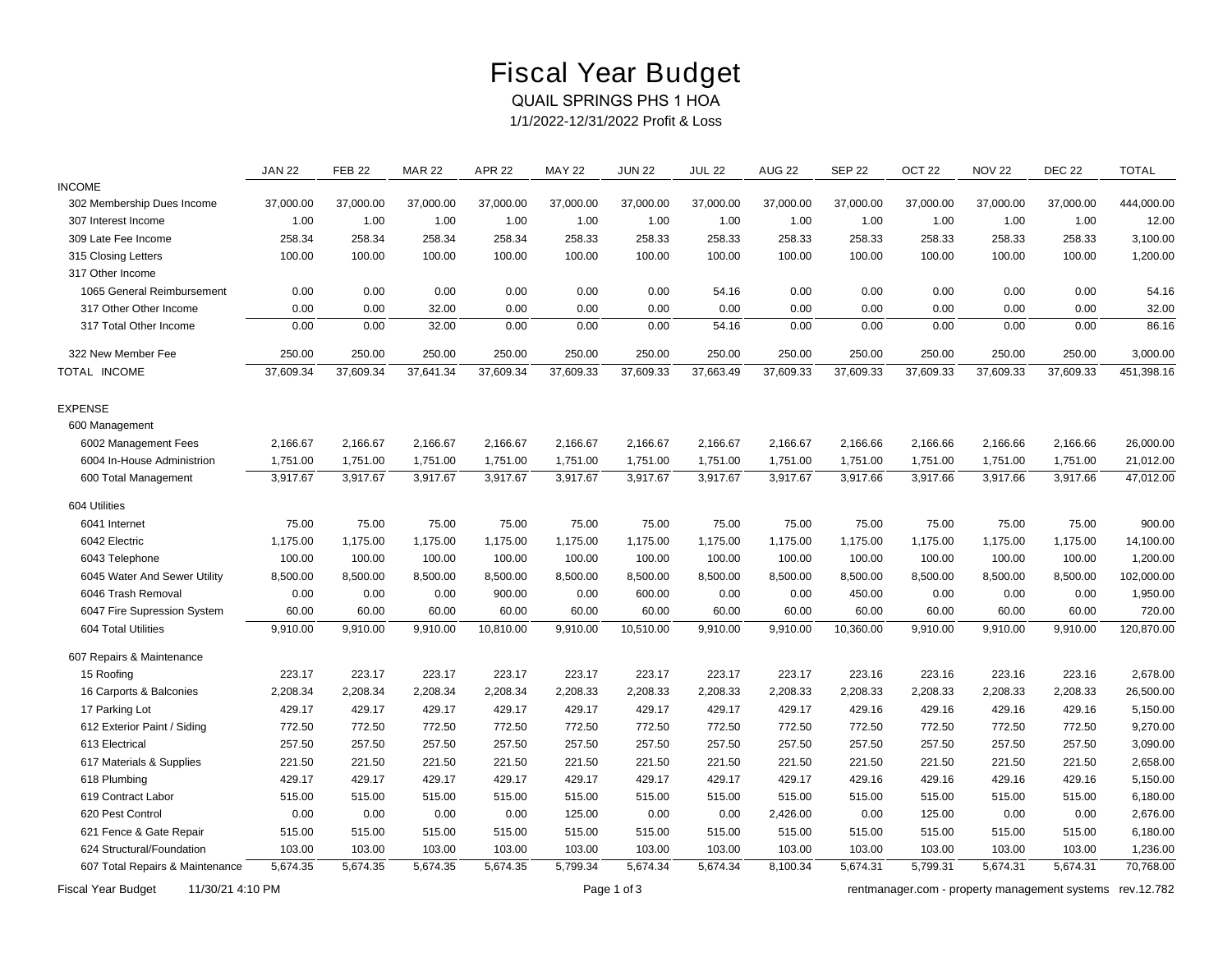|                                   | <b>JAN 22</b> | <b>FEB 22</b> | <b>MAR 22</b> | <b>APR 22</b> | <b>MAY 22</b> | <b>JUN 22</b> | <b>JUL 22</b> | <b>AUG 22</b> | <b>SEP 22</b> | OCT <sub>22</sub> | <b>NOV 22</b> | <b>DEC 22</b> | <b>TOTAL</b> |
|-----------------------------------|---------------|---------------|---------------|---------------|---------------|---------------|---------------|---------------|---------------|-------------------|---------------|---------------|--------------|
| 670 Taxes/Insurance               |               |               |               |               |               |               |               |               |               |                   |               |               |              |
| 675 Insurance                     | 11,552.00     | 11,552.00     | 0.00          | 42,500.00     | 10,125.00     | 10,125.00     | 10,125.00     | 10,125.00     | 10,125.00     | 10,125.00         | 10,125.00     | 10,125.00     | 146,604.00   |
| 670 Total Taxes/Insurance         | 11,552.00     | 11,552.00     | 0.00          | 42,500.00     | 10,125.00     | 10,125.00     | 10,125.00     | 10,125.00     | 10,125.00     | 10,125.00         | 10,125.00     | 10,125.00     | 146,604.00   |
| 671 Legal, Professional Fees      |               |               |               |               |               |               |               |               |               |                   |               |               |              |
| 6710 Legal/Attorney               | 150.00        | 150.00        | 150.00        | 150.00        | 150.00        | 150.00        | 150.00        | 150.00        | 150.00        | 150.00            | 150.00        | 150.00        | 1,800.00     |
| 6711 Accounting/Accountant        | 0.00          | 275.00        | 0.00          | 0.00          | 0.00          | 0.00          | 0.00          | 0.00          | 0.00          | 0.00              | 0.00          | 0.00          | 275.00       |
| 6712 Lien Filing Fees             | 48.00         | 0.00          | 0.00          | 48.00         | 0.00          | 0.00          | 48.00         | 0.00          | 0.00          | 48.00             | 0.00          | 0.00          | 192.00       |
| 671 Total Legal, Professional Fee | 198.00        | 425.00        | 150.00        | 198.00        | 150.00        | 150.00        | 198.00        | 150.00        | 150.00        | 198.00            | 150.00        | 150.00        | 2,267.00     |
| 676 Accounting Software           |               |               |               |               |               |               |               |               |               |                   |               |               |              |
| 6761 Software Rental              | 110.00        | 110.00        | 110.00        | 110.00        | 110.00        | 110.00        | 110.00        | 110.00        | 110.00        | 110.00            | 110.00        | 110.00        | 1,320.00     |
| 6762 Website                      | 0.00          | 0.00          | 0.00          | 0.00          | 0.00          | 0.00          | 120.00        | 0.00          | 0.00          | 0.00              | 0.00          | 0.00          | 120.00       |
| 676 Total Accounting Software     | 110.00        | 110.00        | 110.00        | 110.00        | 110.00        | 110.00        | 230.00        | 110.00        | 110.00        | 110.00            | 110.00        | 110.00        | 1,440.00     |
| 700 Office / Adminstrative        |               |               |               |               |               |               |               |               |               |                   |               |               |              |
| 7000 Postage                      | 41.25         | 41.25         | 41.25         | 41.25         | 41.25         | 41.25         | 41.25         | 41.25         | 41.25         | 41.25             | 41.25         | 41.25         | 495.00       |
| 7001 Printing & Publication       | 0.00          | 0.00          | 0.00          | 0.00          | 0.00          | 0.00          | 0.00          | 0.00          | 0.00          | 0.00              | 200.00        | 0.00          | 200.00       |
| 7003 Office Supplies              | 37.75         | 37.75         | 37.75         | 37.75         | 37.75         | 37.75         | 37.75         | 37.75         | 37.75         | 37.75             | 37.75         | 37.75         | 453.00       |
| 700 Total Office / Adminstrative  | 79.00         | 79.00         | 79.00         | 79.00         | 79.00         | 79.00         | 79.00         | 79.00         | 79.00         | 79.00             | 279.00        | 79.00         | 1,148.00     |
| 5014 CAPITAL IMPROVEMENTS         |               |               |               |               |               |               |               |               |               |                   |               |               |              |
| 501406 Windows, Siding or Painti  | 0.00          | 0.00          | 18,000.00     | 0.00          | 0.00          | 0.00          | 0.00          | 0.00          | 0.00          | 0.00              | 0.00          | 0.00          | 18,000.00    |
| 5014 Total CAPITAL IMPROVEM       | 0.00          | 0.00          | 18,000.00     | 0.00          | 0.00          | 0.00          | 0.00          | 0.00          | 0.00          | 0.00              | 0.00          | 0.00          | 18,000.00    |
| 5102 Reserve Transfer             | 3,480.00      | 3,480.00      | 3,480.00      | 3,480.00      | 3,480.00      | 3,480.00      | 3,480.00      | 3,480.00      | 3,480.00      | 3,480.00          | 3,480.00      | 3,480.00      | 41,760.00    |
| 5199 Adjustments To Expenses      | 0.00          | 0.00          | 0.00          | 0.00          | 0.00          | 0.00          | 143.72        | 0.00          | 0.00          | 0.00              | 0.00          | 0.00          | 143.72       |
| 6001 Other Expenses               | 0.00          | 0.00          | 0.00          | 0.00          | 10.80         | 0.00          | 0.00          | 0.00          | 0.00          | 0.00              | 0.00          | 0.00          | 10.80        |
| TOTAL EXPENSE                     | 34,921.02     | 35,148.02     | 41,321.02     | 66,769.02     | 33,581.81     | 34,046.01     | 33,757.73     | 35,872.01     | 33,895.97     | 33,618.97         | 33,645.97     | 33,445.97     | 450,023.52   |
|                                   |               |               |               |               |               |               |               |               |               |                   |               |               |              |
| <b>NET INCOME</b>                 | 2,688.32      | 2,461.32      | $-3,679.68$   | $-29,159.68$  | 4,027.52      | 3,563.32      | 3,905.76      | 1,737.32      | 3,713.36      | 3,990.36          | 3,963.36      | 4,163.36      | 1,374.64     |